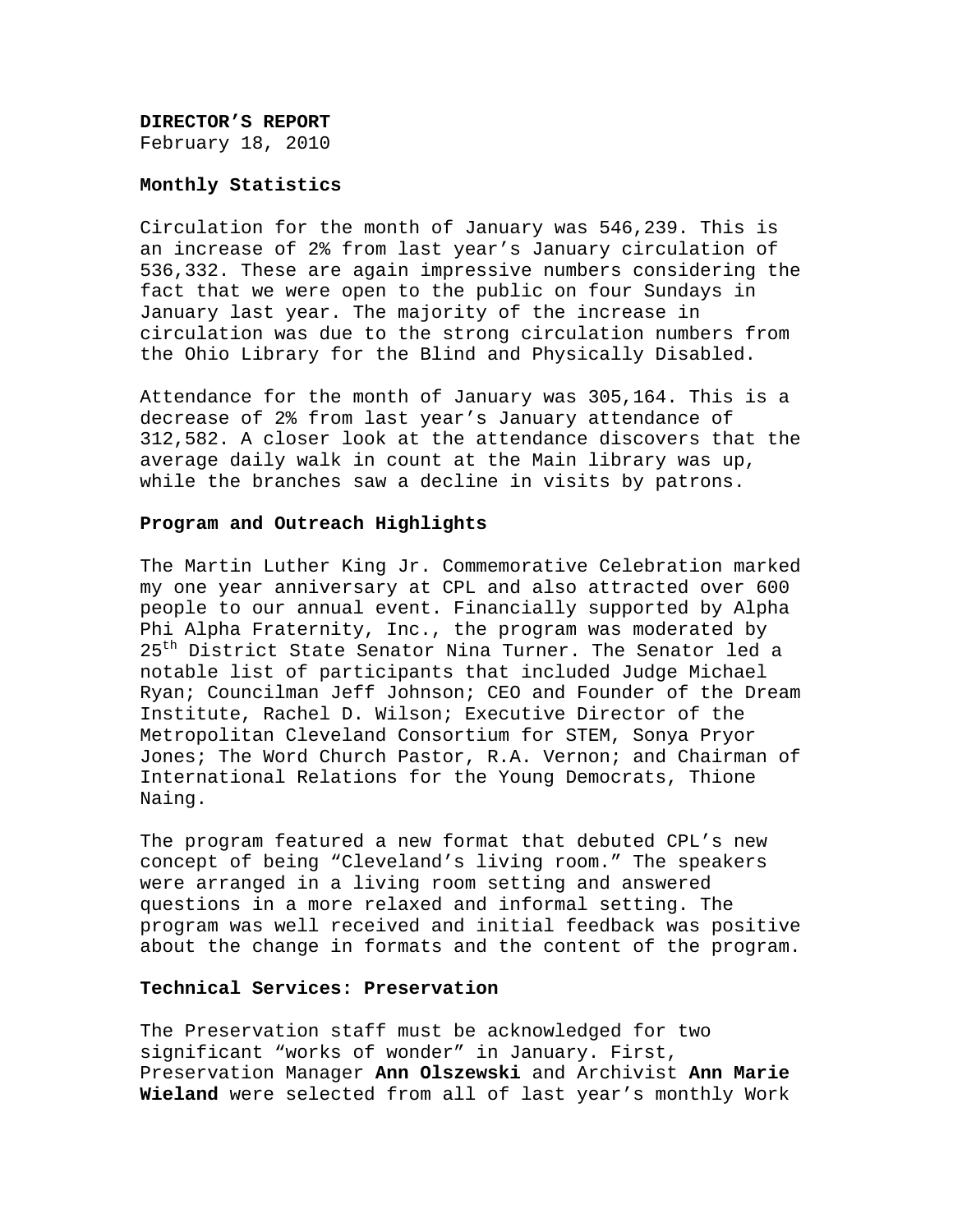of Wonder (WOW!) Award winners as winners of the first annual 2009 Work of Wonder (WOW!) Award. Also of note, the Preservation staff selected and framed art work that was hung at the new Rice Branch. Seven WPA prints by Kalman Kubiny and Sheffield Kagy are displayed in the meeting room. Artwork from Paul Riba and Cleveland Artist Eugenie Torgenson was also hung throughout the building.

# **Buildings Update**

Sincerest thanks must be given to all of the staff members who gave of their time to make the opening of the Rice Branch a tremendous success. Over 500 members of the public attended the opening celebration. Staff did not have access to the building until the day after MLK, Jr. Day, yet within four days the staff was able to present to the community a library of which they can be very proud. High praise must be given to Branch Manager **Ali Boyd** and his staff for their hard work. Many others deserve praise, but I'd like to highlight the work of COPA Administrator **Jan Ridgeway** for a top-notch program that entertained our public and Facilities Administrator **Myron Scruggs** for his work in overseeing the project.

The Woodland renovation has proven to be quite challenging. Its reopening date has been rescheduled to April 24. Asbestos remediation is currently being done and all parties are working diligently to finish the project as soon as possible.

## **Meetings and Activities**

- I attended Mayor Frank Jackson's Swearing In Ceremony at City Hall.
- I attended the Cleveland Clinic's Annual Martin Luther King, Jr. Breakfast.
- I attended the American Library Association's Midwinter meetings in Boston.
- I presented at the City of Shaker Heights Annual MLK, Jr. event.
- I attended the National Black MBA Association's Leadership Breakfast which featured Cleveland Foundation President Ronn Richard.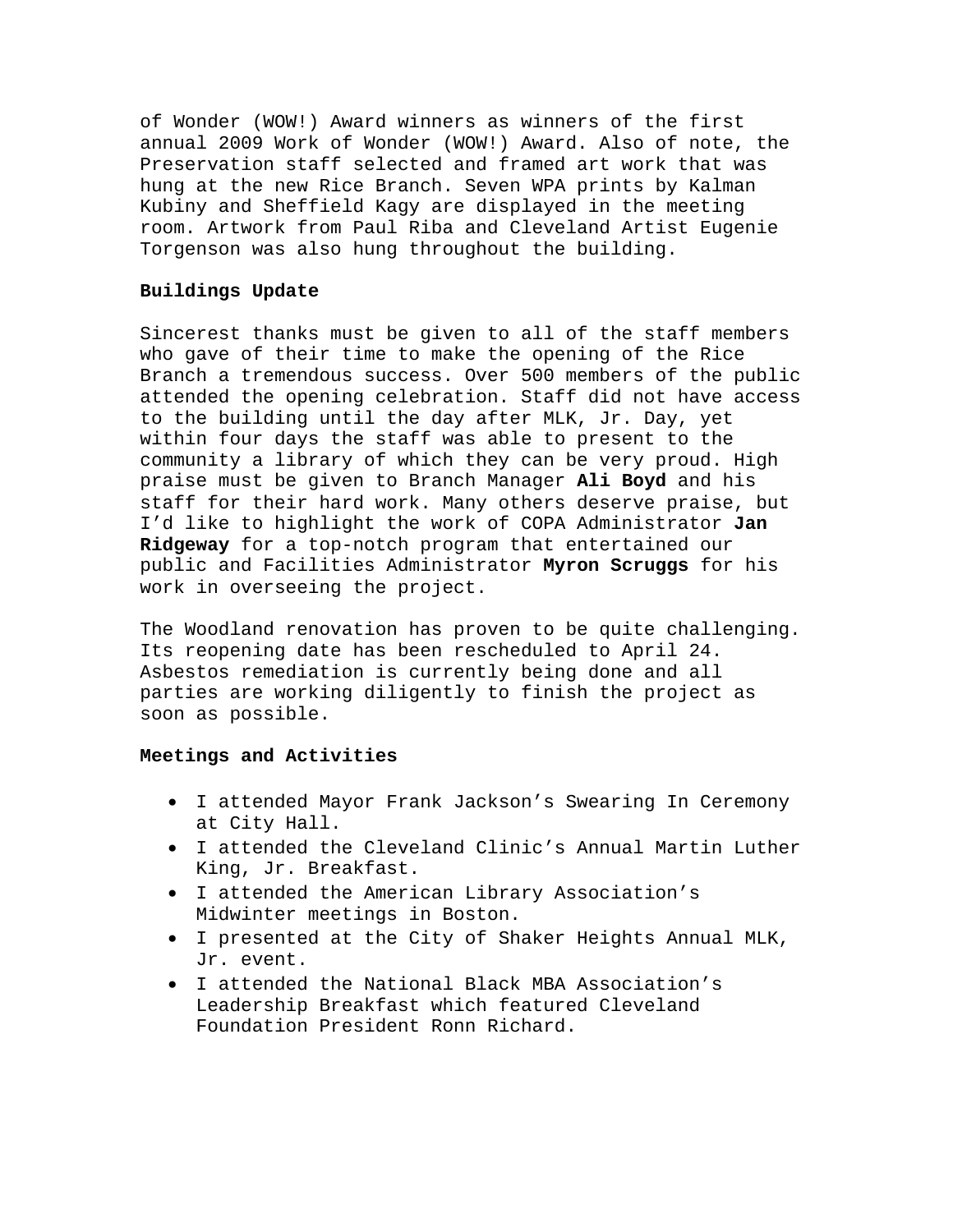## **Public Services**

The Public Services Manager of the Social Sciences Department, John Skrtic, is also serving as the new Manager of the Public Administration Library. John has made several notable first steps in his new position. First, he has introduced himself to various agencies within City Hall and an email blast will be sent out in February that will feature the change in management and new events at the library. John also designed a poster from the Citizens League files of the Cleveland City Council that is receiving attention from the city workers and Council.

## **Staff Highlights**

The CPL Work of Wonder (WOW!) award winners for January were **Jeanna Sauls, Lisa Kowalczyk, and Susan Martin from the West Park Branch.**

## **COMMUNITY OUTREACH & PUBLIC AFFAIRS**

The first month of the New Year required planning on all fronts: Programming, services, staff assignments, organizational objectives, budget, grants, community partnerships, etc.

Meetings on MyCom and P.A.S.S. (Parents Assisting Sterling Students)helped to move the Library closer to full implementation of these important partnership grants. Meetings were also set for Community Solutions\Kaiser and Neighborhood Progress Inc.\Saint Luke's Foundation collaborations.

The extended closure of Woodland Branch required planning by Mobile Services (MOB) to establish, extend and add service delivery to neighborhood sites to assure some continuity of library service. Already serving seven locations in Woodland's service area, MOB added First Beulah Baptist Church. The new schedule will be implemented February 1. Additionally, COPA will work with Woodland's Manager and the Library Assistant - Youth Emphasis to continue to provide library service to neighborhood schools and day care centers served preconstruction.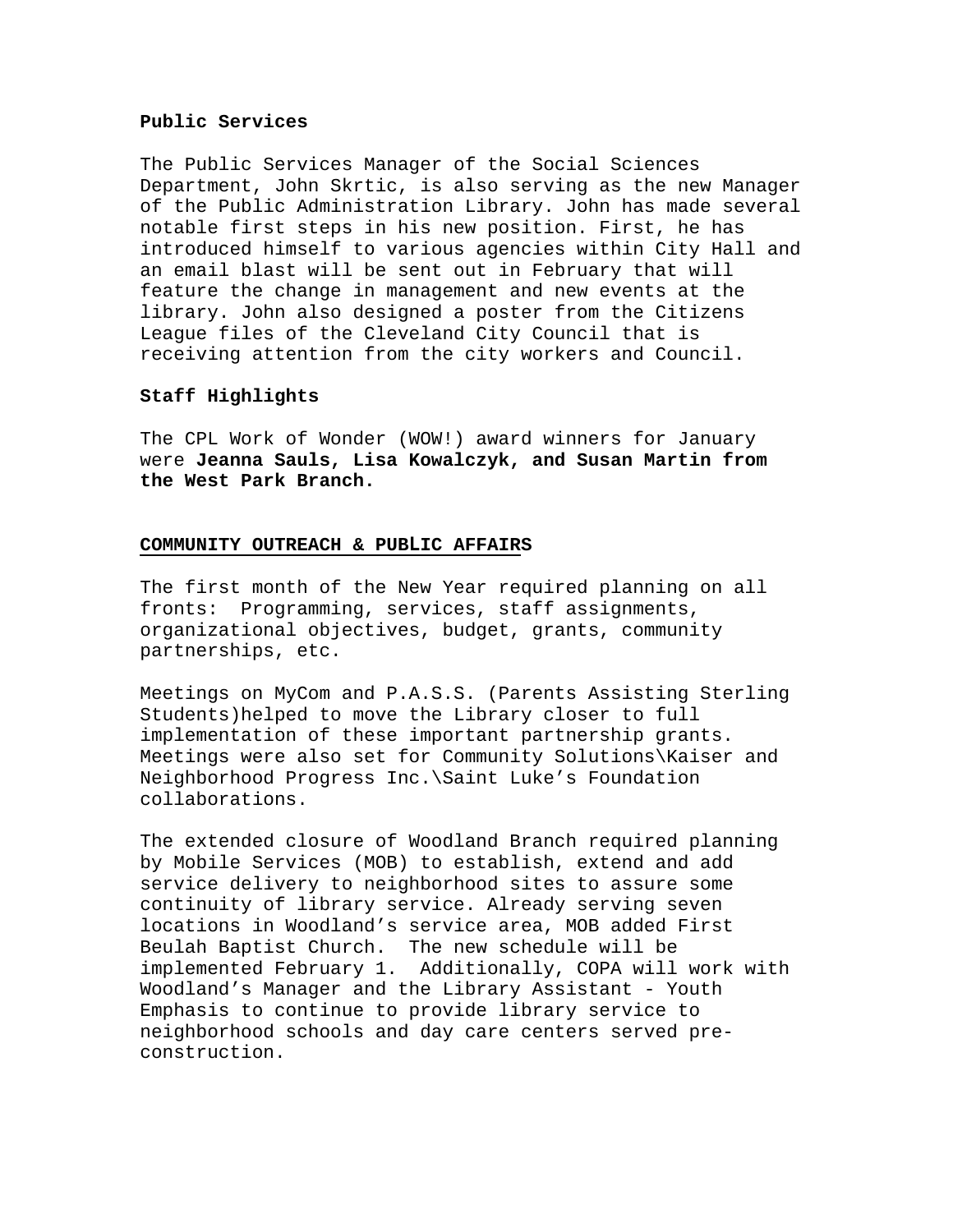Program planning continued as Chrystal Jeter, Program Manager, finalized the program calendar for March and April and began to coordinate submissions for May and June. The Book Bee, Winter Reading Club, Girl Scouts Financial Literacy Programs, Read Across America, Women's History Month, Lunar New Year, the Anisfeild Wolf 75<sup>th</sup> Anniversary Celebration, February Black History Month, and the Free Summer Lunch program were either planned or finalized.

Staff transition continued with the transfer of the Youth Age Level Specialists, Vitoria Beggiani (Early Childhood), Annisha Jeffries (School Age) and Elizabeth Saxton (Teen), to the COPA office. Assignments and daily task are being finalized as COPA continues to settle into its new roles and responsibilities.

January highlighted several major Library programs: Martin Luther King, Jr. Commemorative Celebration on January 18, at the Martin L. King, Jr. Branch, the opening of the new Rice Branch on January 23, and the Employee recognition program recognizing the addition of new 30+ members and employees who retired in December. The MLK program attracted over 600 people, Rice about 500 and the Employee Recognition program about 70. The Library debut the Director's new concept of the Living Room format for the annual MLK program. A discussion on Leadership in the 21st Century included participants Judge Michael Ryan; Councilman Jeff Johnson; CEO and Founder of the Dream Institute Rachel D. Wilson; Executive Director Metropolitan Cleveland Consortium for STEM Sonya Pryor Jones; The Word Church Pastor R.A. Vernon; and, Chairman of International Relations for the Young Democrats of America Thione Naing. The discussion was moderated by  $25<sup>th</sup>$  District State Senator Nina Turner. The program was well received and feedback on the new format was overwhelmingly positive.

The Library partnered with Radio One to present "A Princess Party" to help promote the new Disney release "The Princess and the Frog" on January 2. 120 attended; many dressed in fanciful princess, frog and dragon costumes.

Ohio Library of the Blind and Physically Disabled (OLBPD) submitted the FY 2010 Second Quarter Budget Report: a new statistic to the budget included 6,850 digital book downloads by OLBPD patrons. Digital machines continue to roll out about 500 a month. News of the departure of Ohio State Librarian's Jo Budler on February 29 was sadly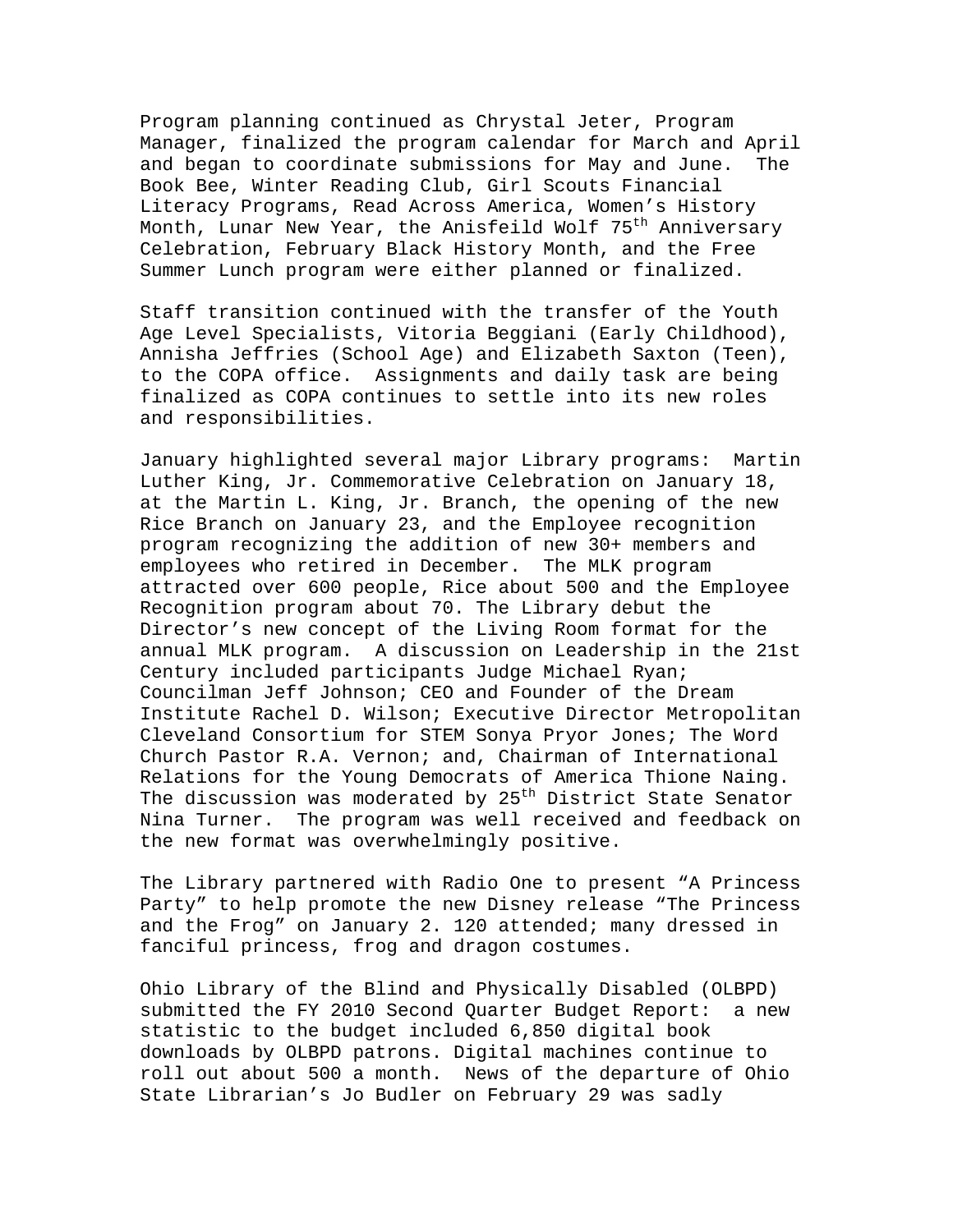received. Ms. Budler has provided immeasurable support to Cleveland Public Library and OLBPD, especially during the merger and transition of statewide service. We completed interviewing for the Librarian position this month, selecting Sequoia Brown (Social Science), who will begin on February 16.

Outreach activities included the kick-off of the book club at the Lakeside Men's Shelter Book Club; Library promotional tables at Charles Money and East Technical as part of Cleveland Metropolitan School District's Victory Starts Early Family Resources Fair; and, attendance at the morning swearing in of Mayor Frank Jackson, the afternoon swearing in of Councilman Jeff Johnson, and the full City Council later in the evening.

The Sugarman Award Jury completed deliberations and selected *George Washington Carver* by Tonya Bolden as the 2010 winner of the Norman A. Sugarman Children's Biography Award. Honor Book winners are *Ashley Bryan: Words to My Life's Song* (Ashley Bryan) and *The Lincolns: A Scrapbook Look at Abraham and Mary* by Candace Fleming. The Award selections were announced in American Library Association's (ALA)*COGNOTES* (January 18)during the Midwinter Conference. Cleveland Public Library will honor the winning authors in April.

Mobile Services continued to operate out of the COPA office as the Library worked to complete the construction of their new facility. The MOB staff received the Library's January WOW! (Works of Wonder)Award during this month's Library Board meeting for their resilience and effective delivery of service during construction and temporary relocation. Great Job, Mobile Services Staff! Mobile Services completed 51 stops during the month and welcomed 523 people on board the bus. The "On the Road to Reading" Van visited 14 pediatric and WIC sites, making 112 contacts and 69 daycare classes with 845 in attendance. 1,012 items were circulated.

Additionally, meetings were held with the Friends of Cleveland Public Library to assess their operations and space requirements for improved efficiency.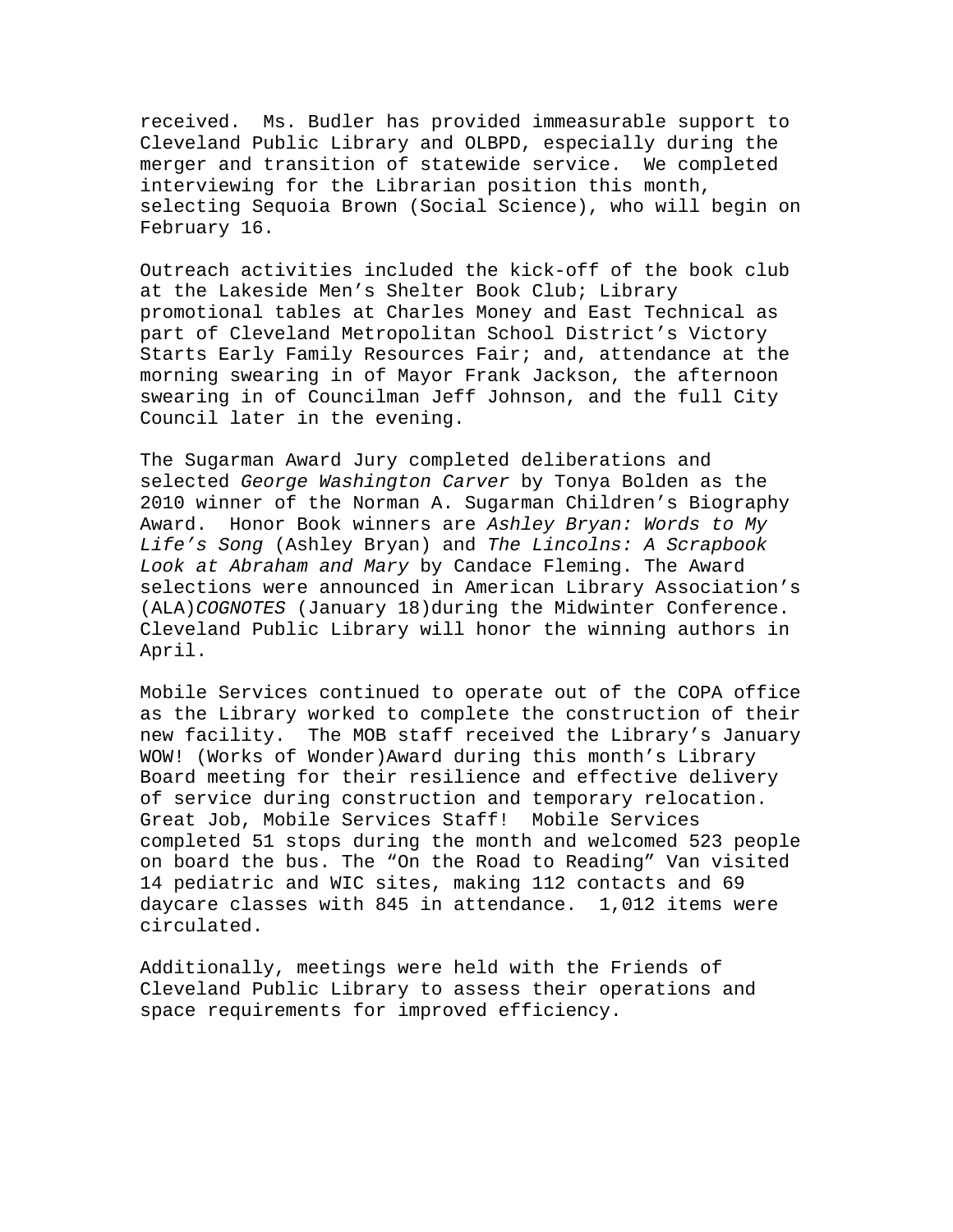#### **PUBLIC SERVICES**

Programs/Exhibits:

Audio Video technicians provided sound and technical support for the annual MLK JR program, the new Rice Branch opening, and other meetings and programs scheduled throughout the system.

On January 25, eighteen students from Cuyahoga Community College were given a tour and received instruction in using the Business Department's resources.

Fine Arts' *Music at Main* hosted marimba player Carol Dieball who performed for an audience of 45 music lovers**.** Department staff is curating a new exhibit in the Reading Room on the Rowfant Club and a Corridor exhibit on the Jefferson Library. Pam Eyerdam held an exhibits meeting to discuss hosting the May 2010 Congressional Art Competition at MLK and the CMSD All City Art Competition at Memorial Nottingham and Carnegie West.

Victoria Kabo installed two new displays in the Russian language collection in Foreign Literature. One display highlighted Russian bestsellers and the other display showcased nominated novels vying for literary awards in Russia. On January 30, 2010, she hosted the regular meeting of the Russian Book Club at Memorial-Nottingham Branch.

Kelly Ross from General Reference is working with Olivia Hoge and Susan Mullee on the Employment Resources Display and a presentation package for Cindy Lombardo.

History Subject Department Librarian Michael Ruffing continues to prepare for the exhibit, *Women's Work: Profiles of Women Who Made History in Cuyahoga County.*  Digitization and uploading of the Jasper Wood photographs to the Library's Image Collections site is almost completed. Subject Department Librarian Patrice Hamiter has begun digitizing Hough Neighborhood photographs, and inputting metadata for the images. These Photographs are from the Cleveland City Hall Zoning Board collection.

Public Administration Library Manager John Skrtic worked with Preservation and Graphics to frame a poster detailing the history of the Public Administration Library. Skrtic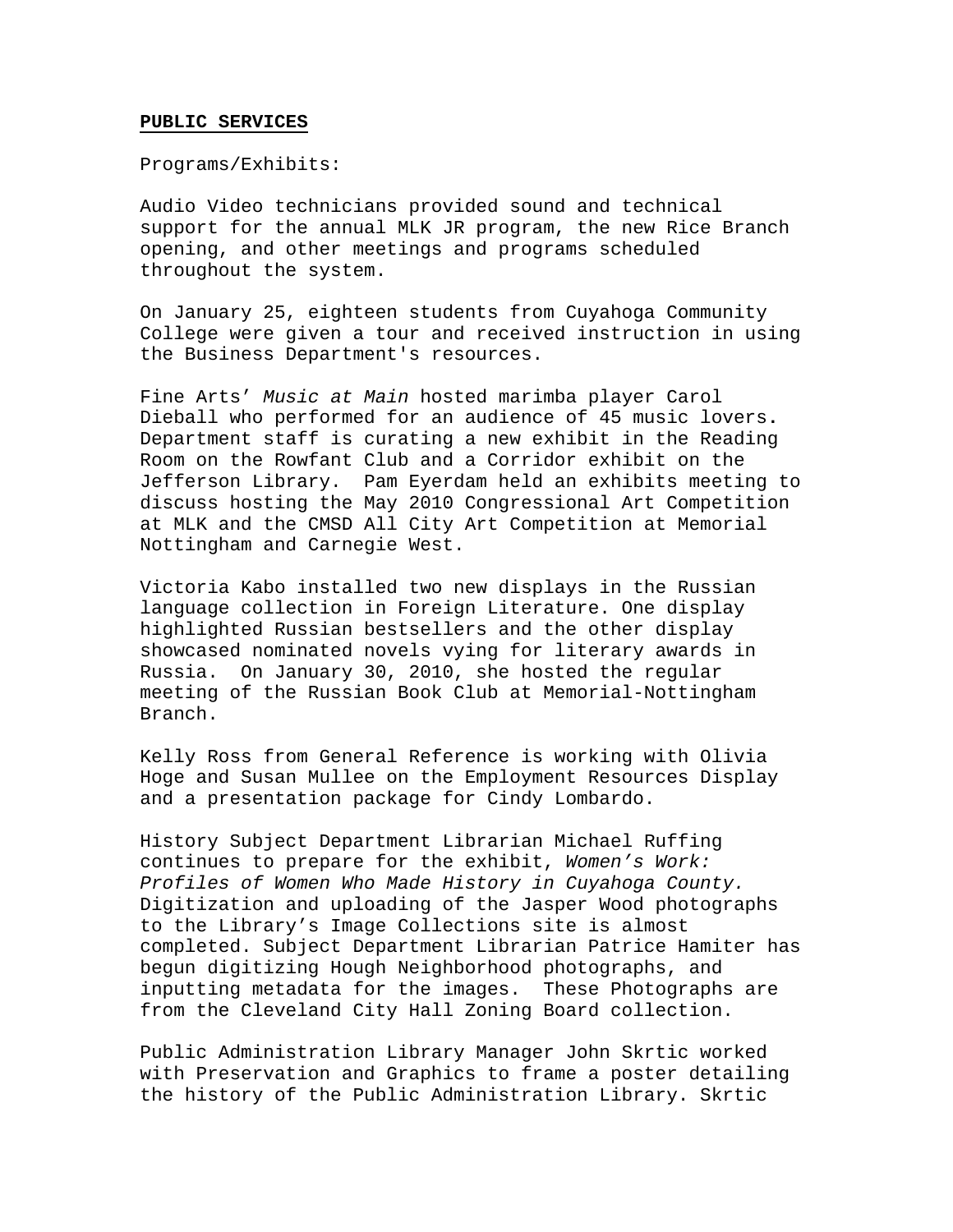also designed a poster from the Citizens League files of Cleveland City Council that has brought a lot of attention (from city workers and council) to the Library. New books from Social Sciences are on display outside the doors of PAL. This new display has allowed many new visitors to peek into the library. Many city workers were not aware that the library was for the public and not just for city lawyers.

Popular Department displays during the month included books on New Year's resolutions, the books of Robert Parker, and forthcoming African-American titles. Richard Fox led the Main Library Book Discussion group on Jan. 6 in a discussion of *Inherent Vice* by Thomas Pynchon. Fox led a discussion for the Friends of Cleveland State University Library on Jan. 27 on the title *Lies Will Take You Somewhere* by Sheila Schwartz.

Mark Moore from Social Sciences attended two meetings for the Cleveland Sports Research Center and made proposals for potential exhibits. He helped coordinate research activities to support the CSRC with Rachel Sanders, a Kent State Practicum student working in Social Sciences. Pete Elwell, Sequoia Brown, and Helena Travka presented a new display in the department titled, "True Crime Cleveland".

In Youth Services Jennifer Wihebrink conducted story times for children from Gilbert Head Start. Wihebrink and Sandy Nosse observed a tour of Main Library conducted by Annisha Jeffries for a group of Strongsville Girl Scouts and their parents. A special needs class from East Tech High School visited twice in January. Nosse assisted the teachers in finding Accelerated Reader books for their students and discussed the possibility of doing a tour of the library in the future.

## Outreach:

Michael Dalby from Fine Arts attended a meeting at CSU as CPL's representation and partner for a collaborative IMLS planning grant to digitize various AV formats. Lissa Waite met with CSU professors to discuss an exhibit loan of some Islamic materials at the CSU gallery. Bruce Biddle attended a Northern Ohio Illustrators Society meeting promoting Fine Arts collections (http://www.nois.com/).

Special Collections hosted a visit from Professor Barbara Stanczak from the Cleveland Institute of Art and her two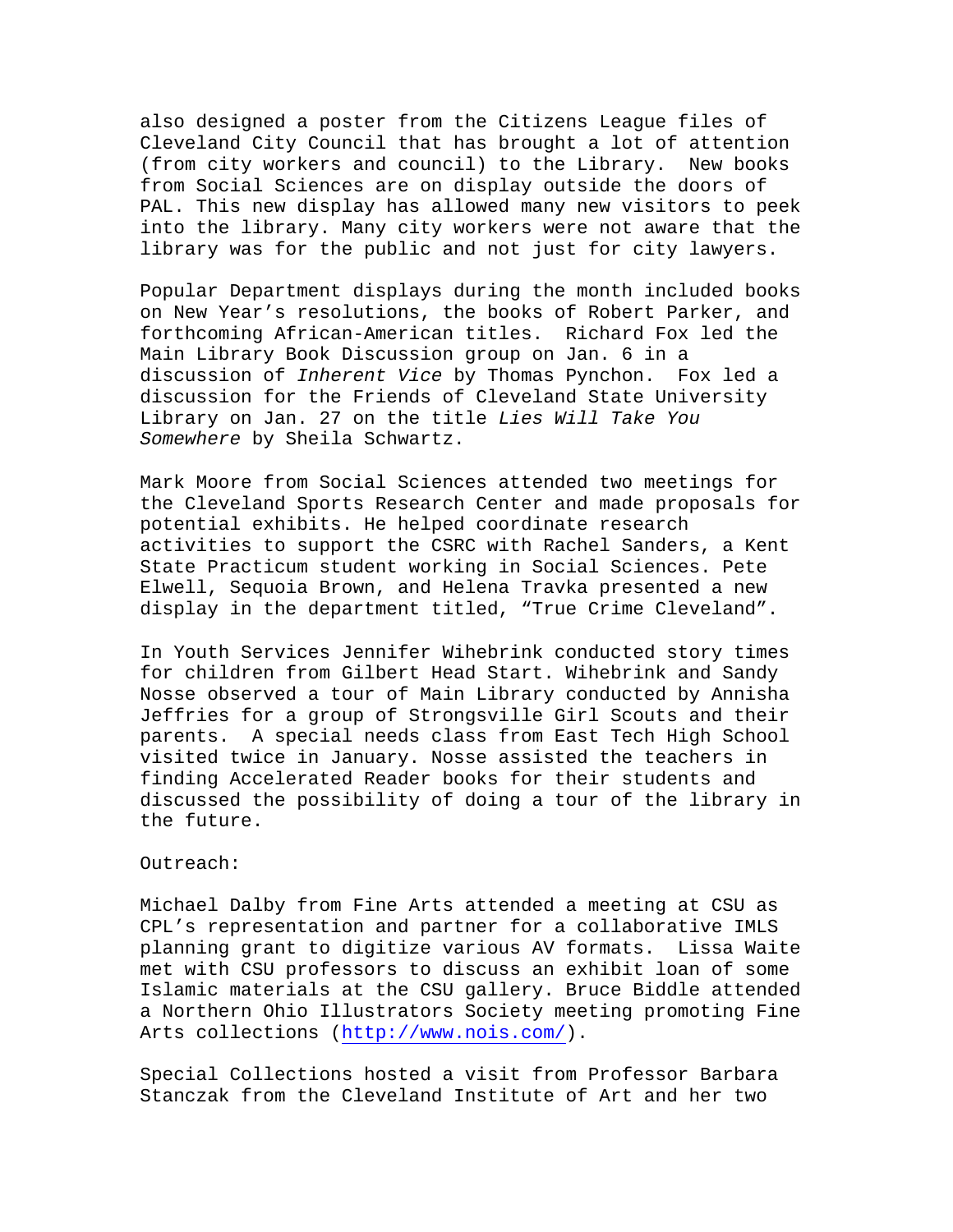Foundations classes that will design chess sets to be displayed in "Chess by Design II." Eyerdam attended the Re-Opening Reception of the Soldiers & Sailors Monument on Public Square, recruited Kent interns for summer 2010, and met with Arts Coordinator Dr. Keys from CMSD about the All City Arts exhibit.

On January 13 Caroline Han from Foreign Literature attended the Evergreen Senior Tower resident's meeting and distributed 47 Korean and Chinese language booklists to 15 residents in attendance. On January 21 Mary Torres visited Eastman Branch to plan future outreach programs aimed at neighborhood schools. Victoria Kabo forwarded new material blurbs and Fine Arts music program information to 126 patrons. Caroline Han forwarded emails to over 600 patrons informing them of MLK holiday and new material information. Michael Jacobs sent over 1,200 emails to patrons informing them of MLK holiday and upcoming Fine Arts musical program.

Interlibrary Loan staff is working to create a single consistent web site with useful content. In addition, an online request form for the site is being developed allowing patrons to submit ILL requests online.

Fleet Branch Manager, Rekiat Olayiwola visited and toured the History department on January 28.

John Skrtic has met with various agencies inside City Hall to introduce himself as the new PAL Manager. An email blast will be sent to all City Hall agencies in early February discussing the change in management and new events at the Library.

Mark Moore from Social Sciences attended a sustainable Cleveland 2019 Public Compact meeting on January 21 and is working on a draft Wikipedia entry for "The Cleveland Commitment." Harriette Parks sent 25 Scholarship Opportunities for Ohio High School Senior Students forms to Olivet Institutional Baptist Church's tutoring program**.** 

Donna Willingham from Youth Services continued her visits to Old Stone Church and Kidztown to conduct story time. Due to staffing, regularly scheduled story time and increased demand of groups coming to visit the Youth Services Department, her visits were reduced from weekly to bi-weekly.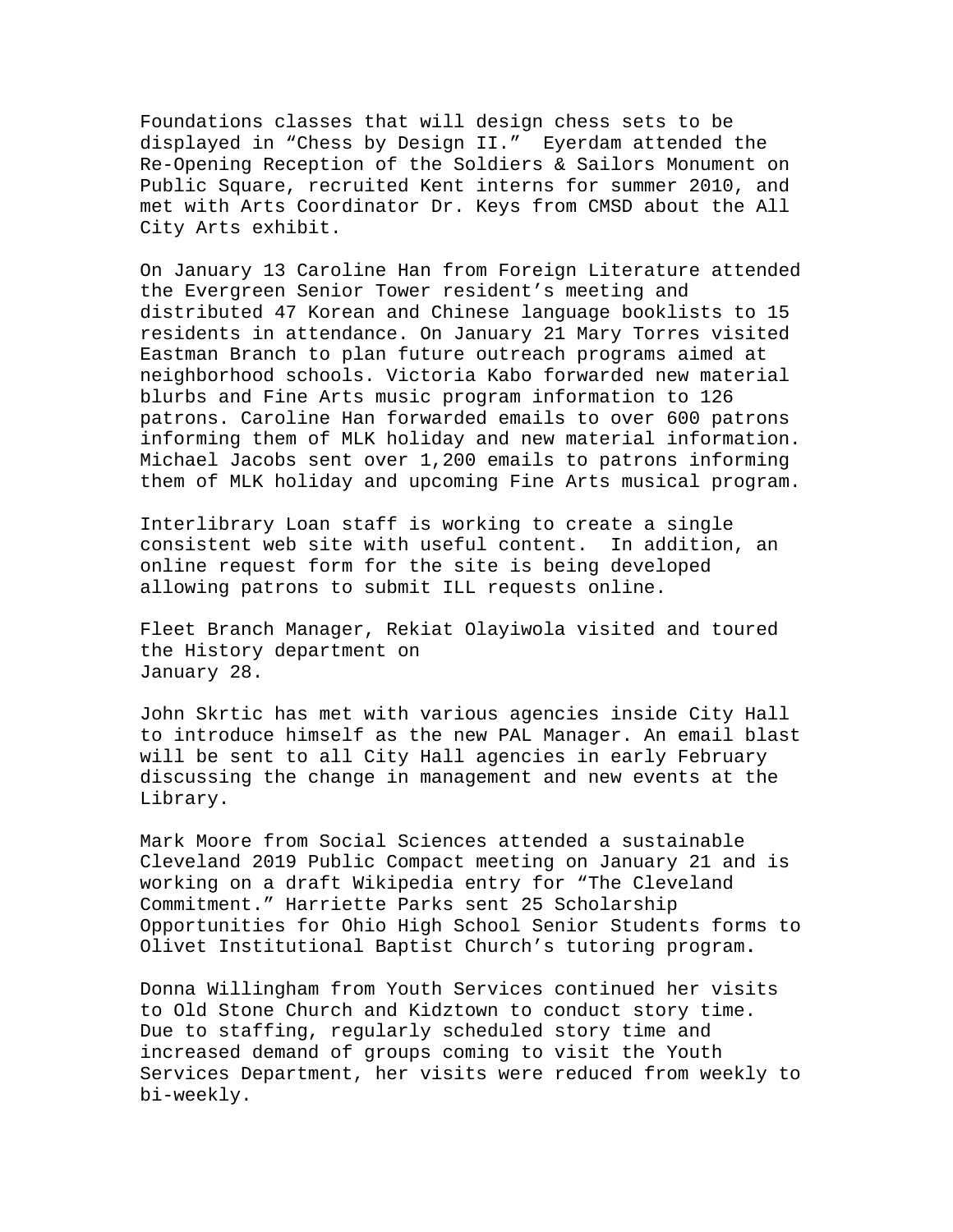Collections/Reference:

Fine Arts Manager Pam Eyerdam and staff reviewed the Billboard Standing Order selections and made adjustments according to genre. Librarians spent time with Kent Intern Charity Thomas on music reference resources and desk duties. New procedures for processing of new books were developed that involve more of the librarians time due to the retirement of clerk Mary Ann Weber. A "New Book Shelf" area was set up to be more visible for patrons to review. Bruce Biddle set up a FINE ARTS Google Docs account so staff could share documents from multiple PCs in the department. and save on server space. Biddle took over retired clerk (Weber) duties of maintaining serials assignment sheet.

Senior Clerk Rhonda Green from Special Collections began to train Subject Department Clerk Magie Lannum to process ILL and Special Collections CRC requests (Green retires Feb 26, 2010).

Amy Dawson assessed books in Arabic, Persian, and Farsi for cataloging. She found extensive documentation related to the Howell & Thomas collection (2003) including an appraisal value worth \$136,400.

Lissa Waite inventoried a collated volume dated 1655 to verify maps – six are intact. *Newe welt vnd americanishche by Gottfirend* is one of the "nicest" volumes in the collection containing maps of the new world– beautiful binding, well preserved, and all maps accounted for.

In January, Foreign Literature staff added 30 new patrons to the department's mail/email listserv and assisted seven homebound patrons and Service Desk staff responded to 268 phone reference queries.

Pam Benjamin and John Skrtic visited the Cleveland Law Library and met with its director, Kathleen Sasala, on January 11.

The Photograph Collection has submitted an order for 153 postcards of Cleveland. The postcards are of buildings, monuments and scenes of Cleveland in the 1900's.

John Skrtic is working with Preservation to send new materials from the PAL sub-basement for repair. Vilray Russell has been training Skrtic on how to pay for the law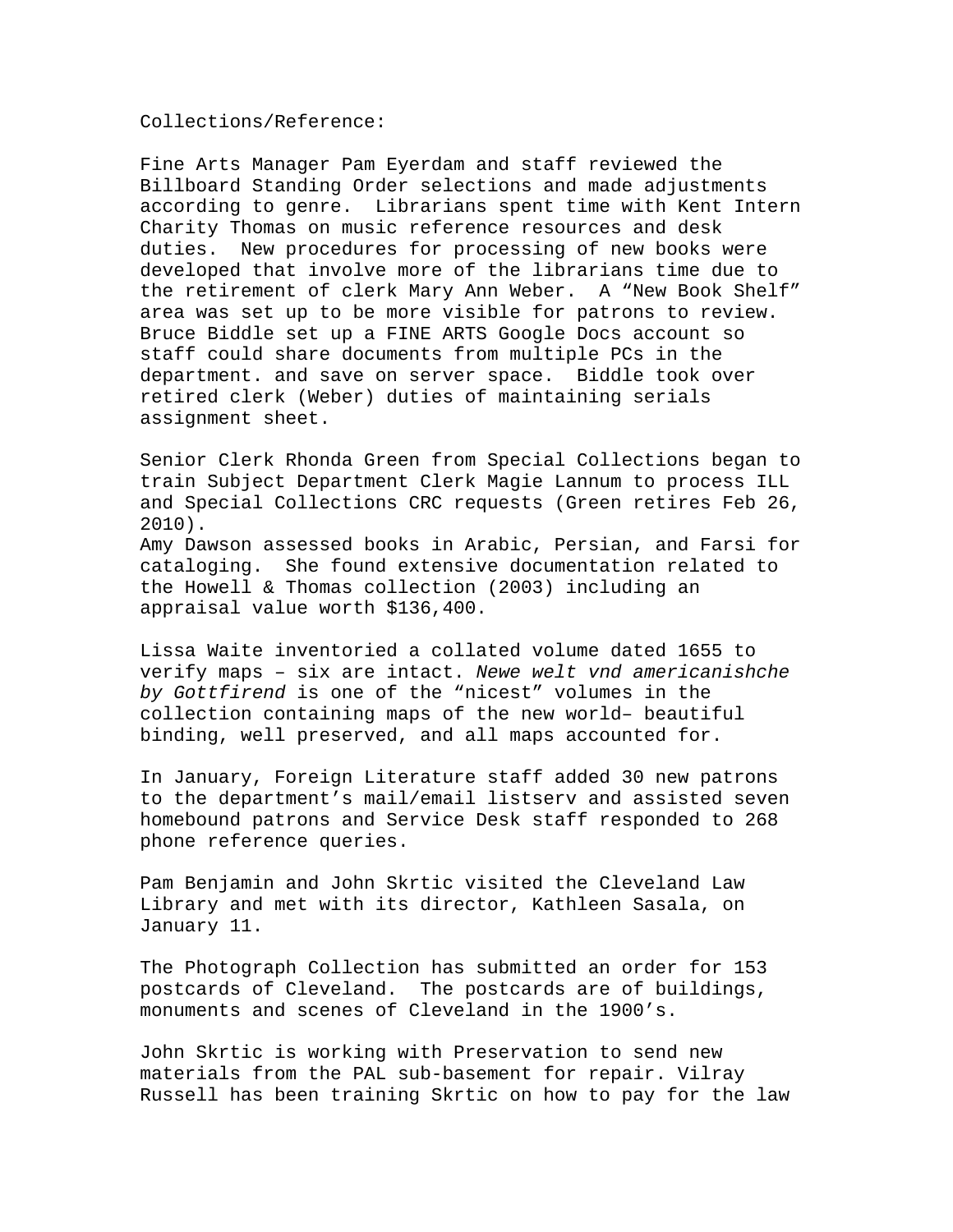bills for the Law Department. Subject Department Clerk, Brenda Robinson has been extremely helpful in explaining day to day duties that need to be handled at PAL. Ms. Herroon, is weeding to make room for 2010 book orders.

Science and Technology staff continues the weeding project begun in May 2007. At that time the department held 30 overflow trucks. Reference area from TP to the end of the collection has been weeded. Rose Mary Hoge and Elvira Baron are weeding in the R section of the circulation area. Currently, there is no shifting backlog in  $9<sup>th</sup>$  floor stack areas. Ordering book materials has commenced and is on pace for 2010.

Social Sciences book ordering started up again with a large number of items for the Cleveland Sports Research Center being ordered. Ms. Travka received a favorable report from the Foundation Center on their visit and evaluation of our collection. Harriette Parks assisted in training new practicum student Rachel Sanders on KnowItNow. David Furyes, Olivia Hoge, and John Skrtic worked at the Rockport Branch on January 28. Thanks to their combined efforts, over 600 books were weeded during the day, allowing for easier patron access to the shelves and more prominent display of new materials.

January was a month of collection assessment of the Youth Services. Shelf division staff and Youth Services staff Jen Wihebrink and Tatiana Shneyder are doing a thorough shelf reading of non-fiction so books can be shelved more effectively and efficiently. At one time, fiction was separated into two sections by grade level. Jen Wihebrink is working to inter-file these two sections of fiction. Tia Pearson created a "magazine tracker" spreadsheet to replace the old card file system. She also organized the magazines on the floor, putting those that would be of interest to parents and young children near the board books. Some weeding was done during the month and four carts of miscellaneous material were sent to shelf division for the book sale. Comic books were extensively weeded, with a year's worth of withdrawn comic books being sent to the book sale. Books on cassette were also weeded and five boxes were sent to the book sale. While much "sight weeding" is being done right now, a more thorough weeding will begin in February.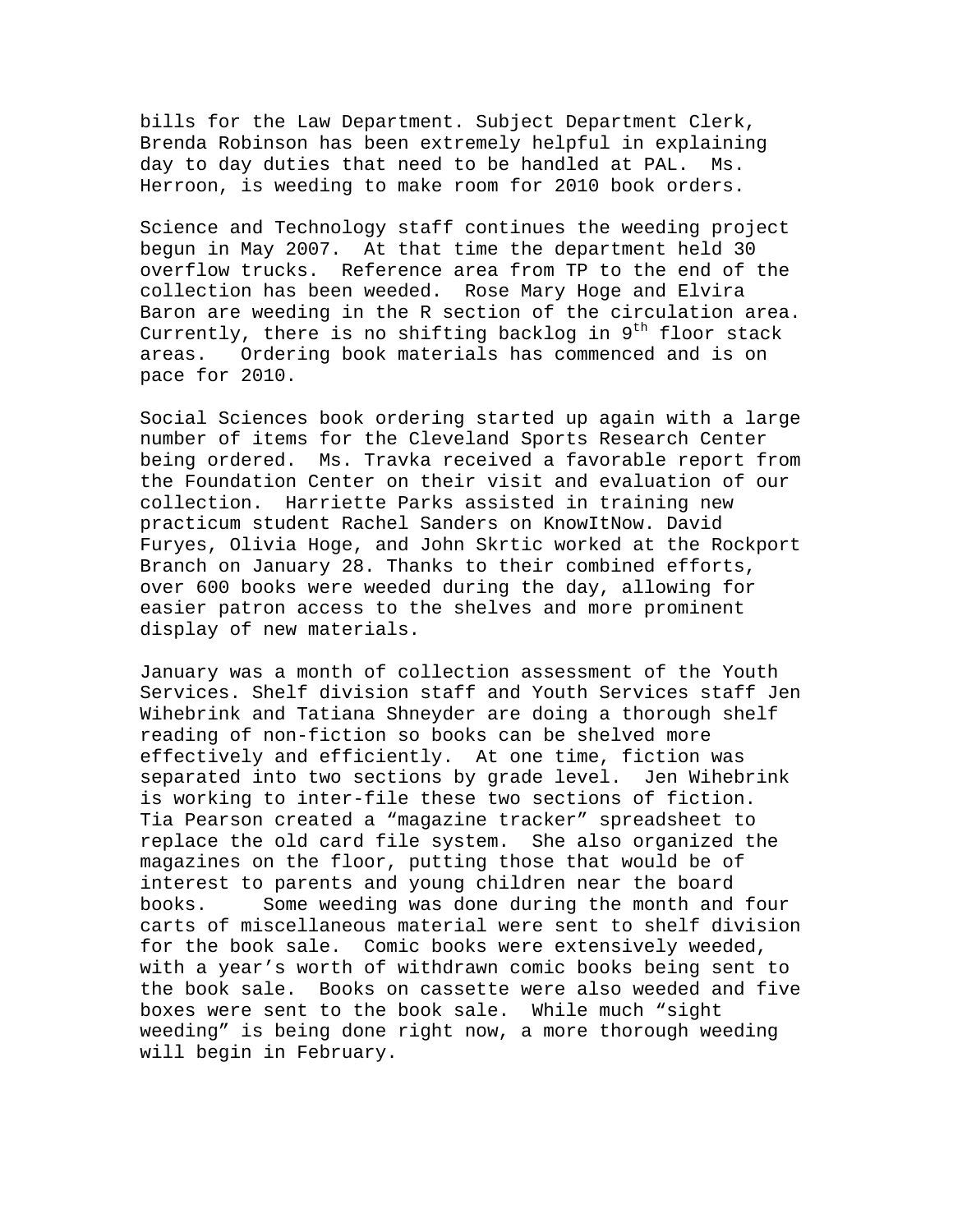The "pull list" is a work in progress, and there has been some improvement. The high for number of items on the list in the first two weeks was 192, with a low of 93. The high for the last two weeks of the month was 127 with a low of 61. This is due, in part, to items being marked missing after a few search attempts. The average number of items found this month was 43%. This will continue to improve as weeding and organization of the collection are done.

There is still a huge challenge ahead to define what should be in the stacks area. Many items in stacks are not labeled stacks in the catalog and many items on the floor are labeled stack in the computer or belong in stacks, but are not labeled.

Collection Management has agreed to assist in ordering new materials for Main Library Youth Services for the next few months. Sandy Nosse and Jen Wihebrink will be creating lists of replacement materials. Two lists were created and sent to Acquisitions in January. The pace will be increased in February.

Staff/Professional Development:

Cindy Lombardo was a guest at the Audio-Video department's staff meeting. The meeting agenda included an overview of circulation statistics, an overview of policies and procedures and the importance of providing excellent customer service, an update on the DVD floating collection, and a discussion of helpful tools to use when searching for audio-visual materials.

On January 29, Joseph Parnell from Business, Economics and Labor, received recognition for 30 years of service to the Cleveland Public Library. On January 27, Susan Mullee and Sandra Witmer participated in a webinar titled "CUSIP 101," sponsored by CUSIP Global Services. On January 21 and 28, Aaron Mason participated in webinars sponsored by Early & Associates. The topics were "Creative Workflow: Marketing Resource Management and Digital Asset Management," and "Practical Asset Reuse - The Role of Taxonomy & Metadata."

Fine Arts employee Oksana Kraus attended ALA Midwinter. Michael Dalby attended a CPL blog committee meeting and assisted CPL blog committee with graphics and posting of other entries.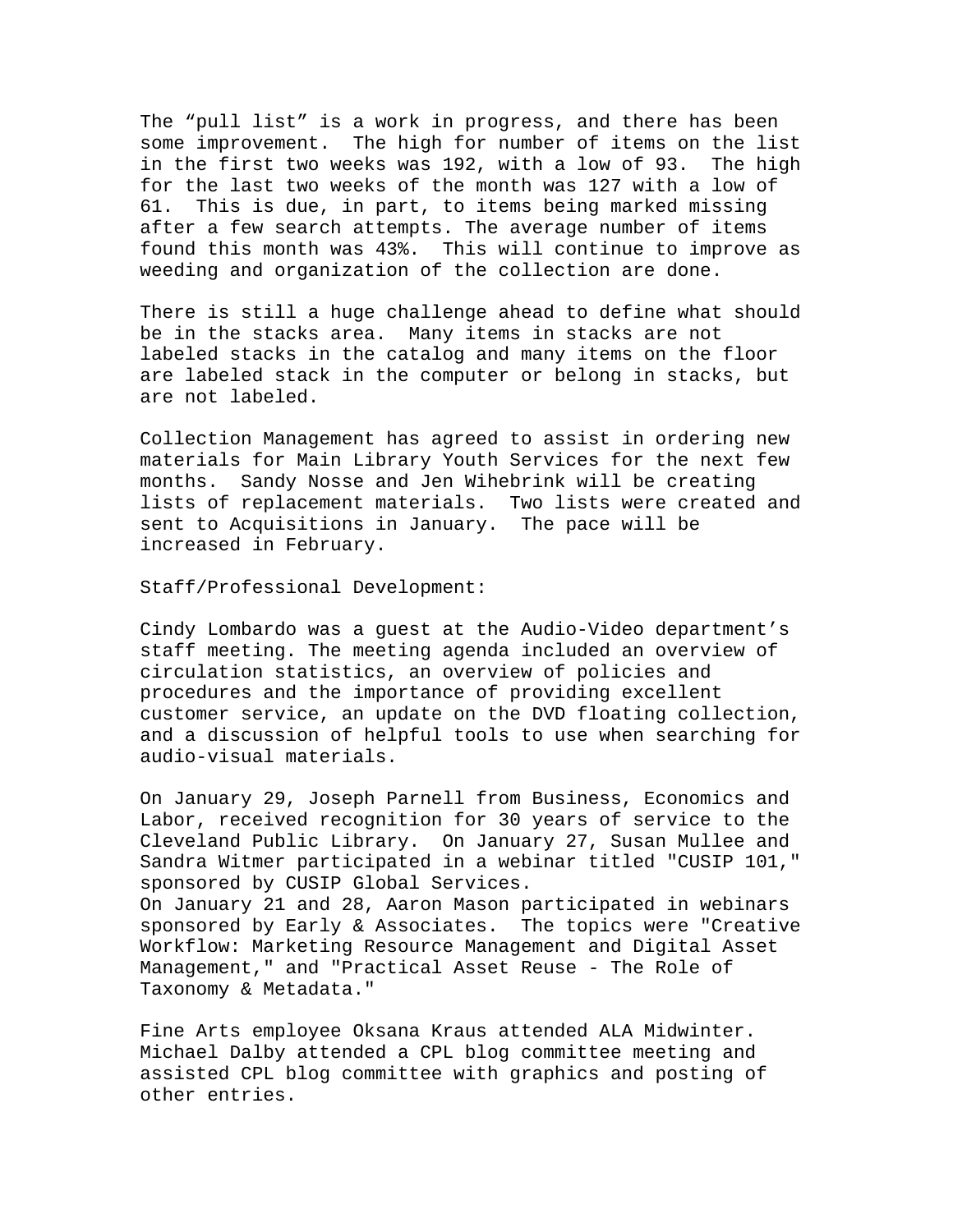On January 15-16, 2010, Caroline Han from Foreign Literature attended "Think Globally, Act Globally" US librarian team training sponsored by IMLS grant funding.

General Reference Manager Pam Benjamin met with Felton Thomas, Cindy Lombardo, and Ellen Leavitt on January 27 to discuss the opening session for the 2010 Management Training Series. She met with Ms. Leavitt and Melissa Lattanzi that same day for a conference call with Pat Wagner, who is to be one of the presenters in the series. Tonya Jacobs coordinated the vendor- led training webinar on *Novelist Plus* held on January 26 and 27 for the CLEVNET Training special interest group. She also worked with Youth Services to coordinate a Novelist K-8 training webinar for their February staff meeting. Jacobs met with Anastasia Diamond-Ortiz and Merce Robinson to revise the grant proposal to the State Librarian of Ohio regarding the traveling technology gadget toolkit. Ms. Benjamin participated in the online *Twenty-first Century Reference Collections* webinar on January 12. Eddie Johnson participated in the online *OCLC Resource Sharing and ILL* webinar on January 26.

Justin Holt, Lending Clerk, participated in the NEO-RLS webinar *Web 3.0? Taking 2.0 to the Next Level*. Daniel Oreskovic met with Benjamin and Annette Segall from Northeast Ohio Voter Advocates along with Sequoia Brown from Social Sciences Department.

PAL Librarian Elaine Heroon will take the place of Mr. Skrtic on the Seniors Day Committee for the city of Cleveland. Social Sciences staff member David Furyes worked at PAL for one day during the month. Mr. Furyes is being trained to serve as a backup for staff if needed.

Rachel Sanders from Kent State University began her practicum in Social Sciences on January 19. Subject Department Librarian Sequoia Brown was the successful candidate for the position of Senior Subject Department Librarian at OLBPD. Ms. Brown's last day in Social Sciences will be February 12. Subject Department Library Assistant David Furyes volunteered to work at Public Administration with John Skrtic for six hours on January 27.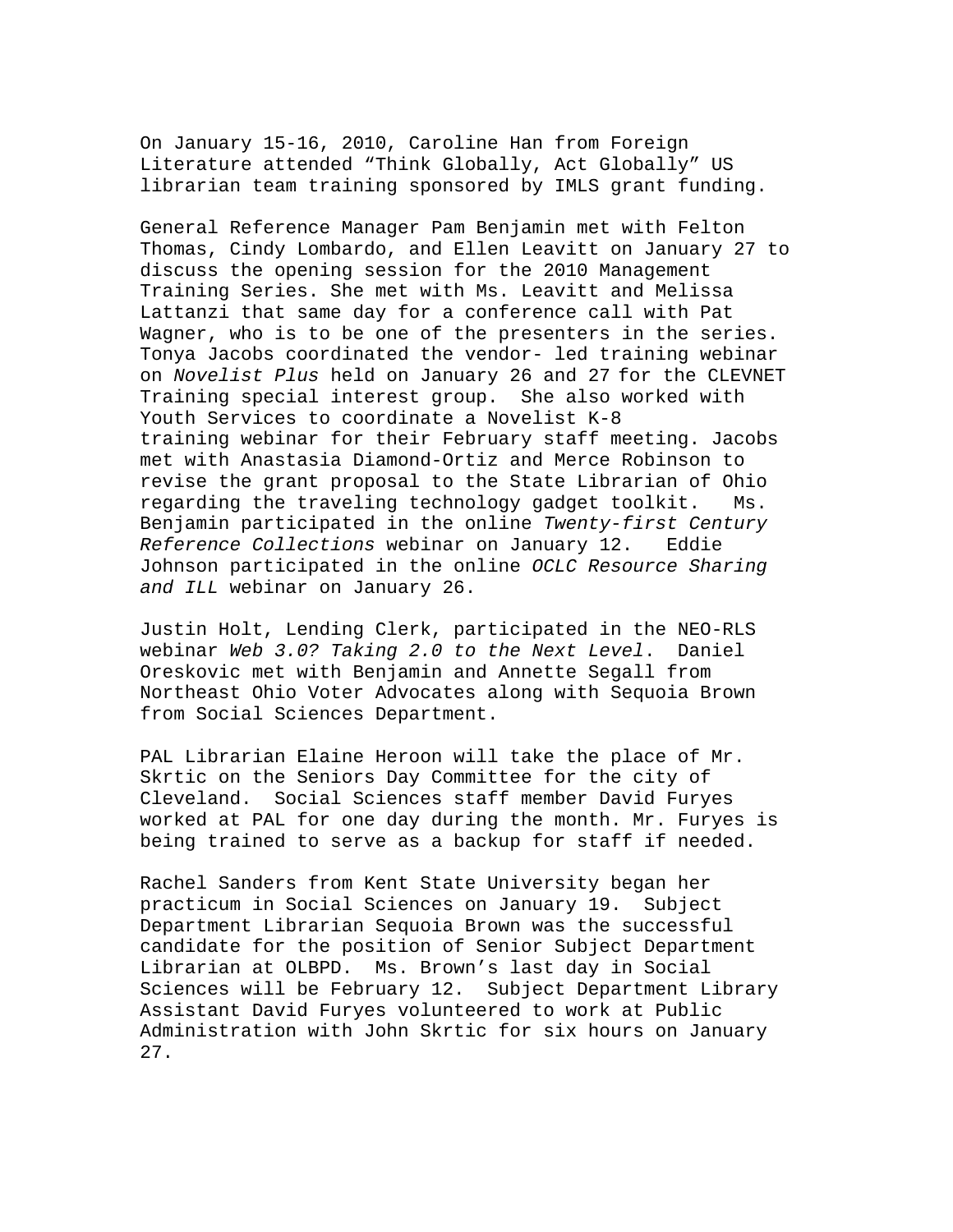Science and Technology staff continues its tradition of excellence in the face of managerial absence and extreme short staffing. Jim Bettinger has resumed scheduling all department staff in the three major areas: Saturdays, weekly, and daily. This has resulted in increased morale, less confusion in recording time schedules, and a more clear definition of each staff member's role.

Youth Services Manager Sandy Nosse attended the combined Branch and Main Manager's Meeting and a special Manager's Meeting on January 14. Jennifer Wihebrink attended the monthly Youth Services meeting. Donna Willingham attended a Music Committee meeting. Sandy Nosse assisted with opening preparations for the Rice Branch and assisted at the grand opening with the welcome table and children's area and crafts.

#### WEST TEAM SUMMARY

New developments and familiar annual events took place on the West Team in the first month of the new decade. News from the CMSD about future school closings brought questions about established service areas and the role of the Library in assisting students in this transition. Census training was held at all locations, and additional bilingual classes were scheduled at Fulton. Appointments for tax preparation began. West Park and Carnegie West managers, Susan Martin and Bill Bradford, assisted in the opening of the new Rice Branch. Winter Reading Club returned.

Added computer instruction sessions and programs for youth were reported by Carnegie West and West Park, respectively. South Brooklyn featured a successful juvenile program to commemorate the Martin Luther King, Jr. holiday. MyCom began classes at Rockport and West Park through the Bellaire-Puritas Development Corporation. Brooklyn noted increased WiFi use in its meeting room.

Several West Team branches have experienced increased attendance and circulation; most reported a high demand for DVDs. Rockport and Walz noted significant increases in this activity; all branches report the time involved in retrieving and storing discs is impacting customer service. South Brooklyn noted the need for Computer Aides to divert attention from computer instruction to perform circulation and reference duties. The floating collection has provided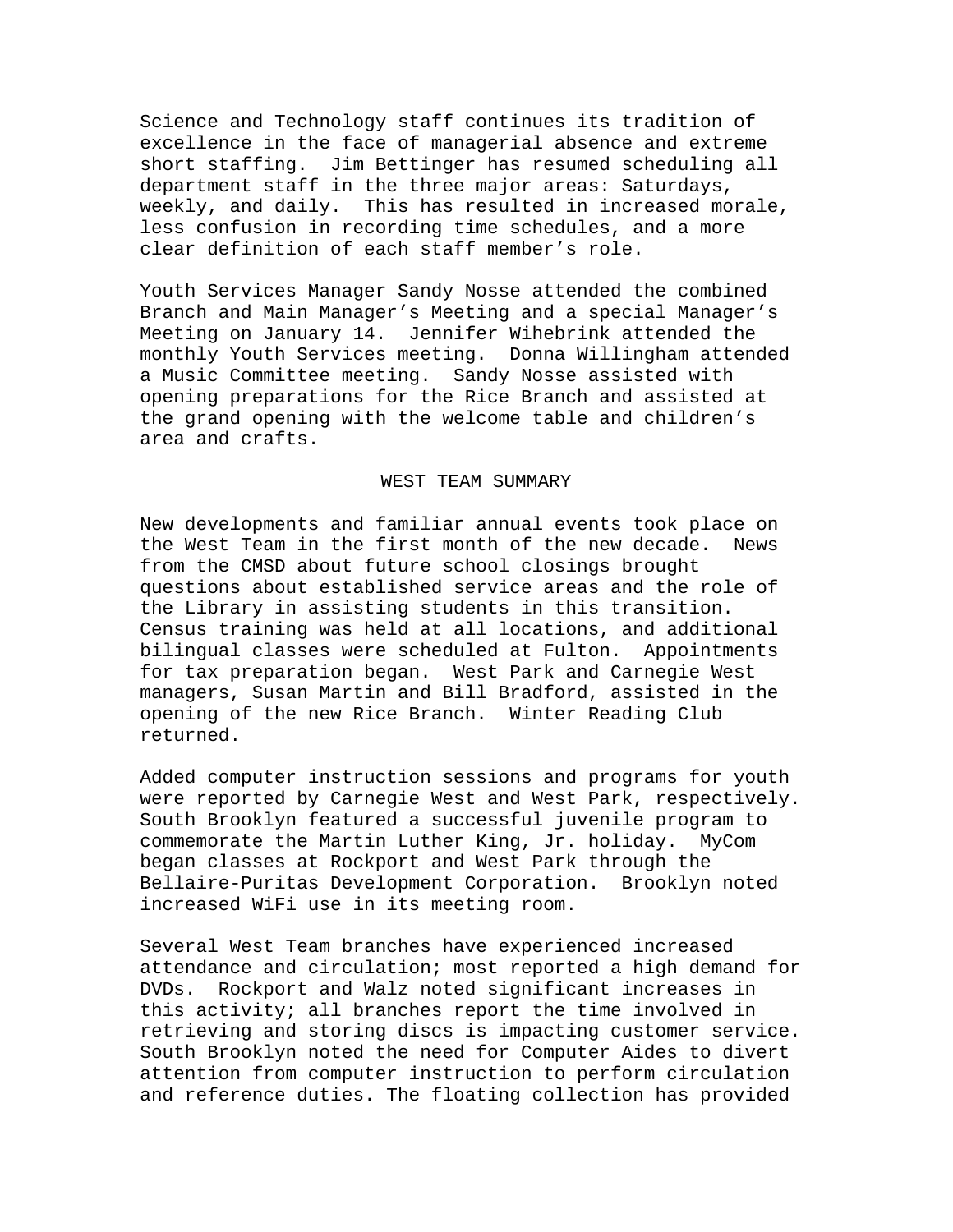an array of choices that has made the DVD collection even more popular and discussion has begun to explore solutions that may reduce the time staff is involved in the storage and retrieval of this material. Collection Development Manager Rollie Welch and Laura Mommers provided suggestions and insight in these efforts.

Actions to improve access to materials included plans to move the Large Print collection so that seniors can browse more easily at Fulton. A weeding team organized by John Skrtic assisted Rockport in withdrawing outdated materials from the Adult Reference and LC areas. Extensive reorganization and weeding were coordinated at Lorain under the direction of Cheryl Diamond, Woodland Branch Manager, as she and the staff continued toward the goal of making patrons' access to items quicker and more effective. Lorain has greatly benefited from Ms. Diamond's management during the remodeling of Woodland and the contribution staff members made was been exceptional. Her direction of the staff and resources of the branch during a time of emergency benefited the community when the Red Cross used the building as a reception site for residents who had been displaced by an explosion on West 83rd Street.

#### EAST TEAM SUMMARY

#### MAJOR PROJECTS:

 Cleveland Public Library presented the 25th Annual Martin Luther King, Jr. commemorative program on Monday, January 18, 2010. The theme was "A Dialog on Leadership in the Community." A panel discussion lead by State Senator Nina Turner, 25<sup>th</sup> District, with panelists, Thione Naing, Chairmen of International Relations for the Young Democrats of America, Jeff Johnson, City Councilman Ward 8, Sonya Pryor-Jones, Executive Director Metropolitan Cleveland Consortium of STEM, Pastor R.A. Vernon – Founder and Pastor of The Word Church, Honorable Michael Ryan, Associate Judge Cleveland Municipal Court, Rachel D. Wilson, CEO/Founder of The Dream Institute International. Musical selections were provided by The Hue People and Obie Shelton. Six hundred participants gathered to celebrate Martin Luther King, Jr. Day. The Gallery was full to capacity and there were two stations set up on the first floor with monitors for people to follow the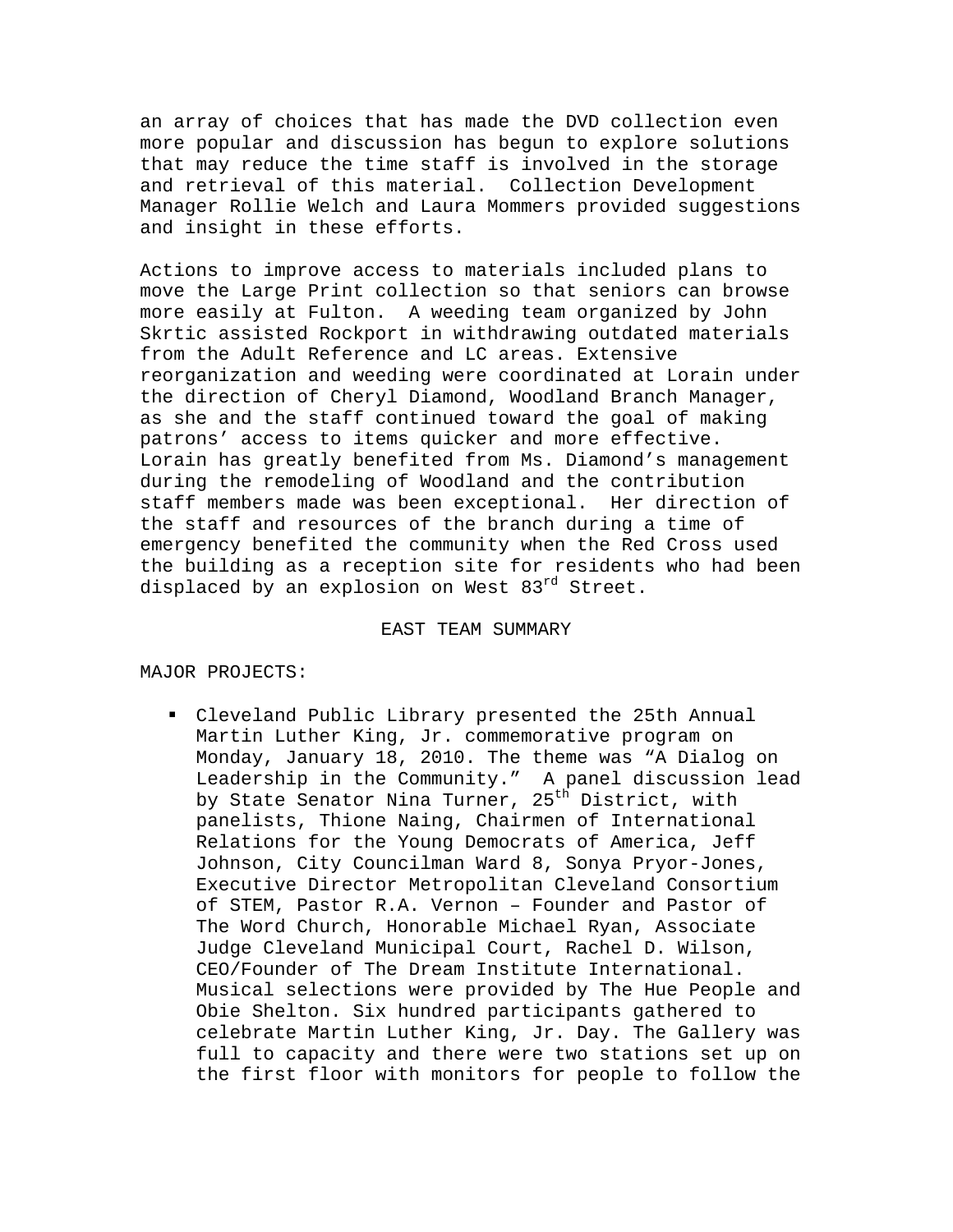program. Light refreshments were served after the program.

- East Team Branches are adjusting to the Cleveland Metropolitan District's Transformation plan. The plan calls for schools in the district to close and branches serving these schools will be impacted due to the loss of student participation in communities.
- East Team Branch managers are also adjusting to the new reorganization plan that was presented to managers on January 14, 2010.
- Sheba Marcus Bey, Public Service Manager East assisted in prepping the Rice Branch for its grand opening on January 23, 2010. She also functioned as a hostess by greeting patrons visiting the branch for the first time. Branches in the East Team supported the opening by supplying books to fill the shelves.
- Glenville Branch kicked off a Business Plan Writing Class that will run for 12 weeks. The class is free and open to the public and patrons meet each Tuesday evening from 5:00pm-8:00pm in the meeting room. The course work allows participants to develop skills in researching business ideas, gain access to loans, and craft marketing strategies.
- E. 131 developed presented a program in celebration of the Martin Luther King, Jr. Day Holiday. The program was presented at Murtis Taylor Community Center. Youth Librarian, Yvette Hamilton youth engaged in activities that included games and puzzles that outlined the life of Martin Luther King Jr.

## CENTRAL TEAM SUMMARY

On Saturday, January 23, 2010, Cleveland Public Library celebrated the opening of the new Rice Branch Library. After months of discussion and planning, and approximately two years of construction, an architecturally pleasing, environmentally friendly, state-of-the-art, new Rice Library opened to the community. The library dedication program included remarks from the Director of Cleveland Public Library and many community partners involved in the project. Ali Boyd, Manager of the Rice Branch, was the concluding speaker and he introduced the entire Rice Branch Library staff to the community. A ribbon cutting ceremony officially opened the new branch. Following the presentation, the afternoon long celebration included music, storytelling, crafts, and refreshments. The program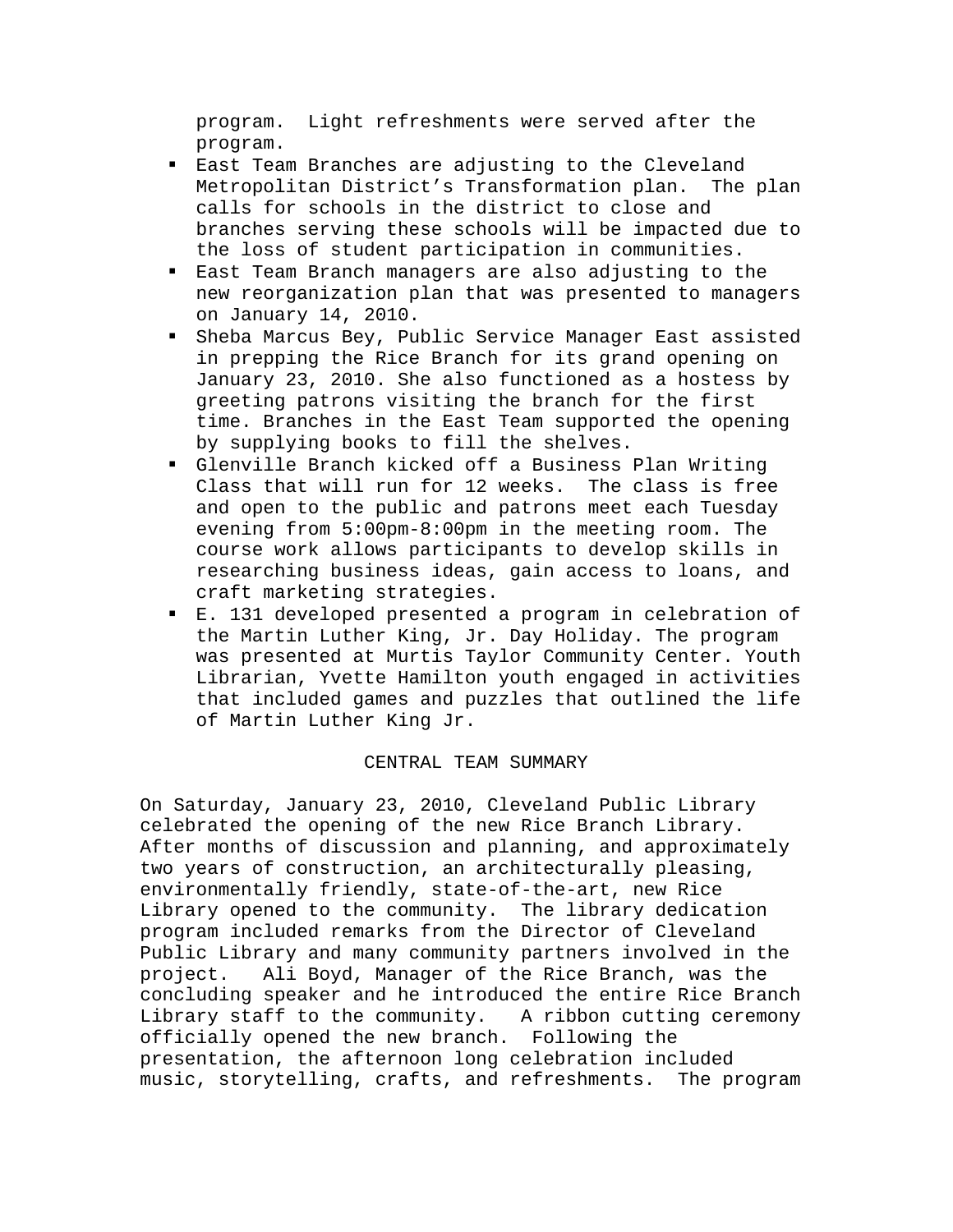was very well attended and enthusiastically received by the public.

Central Team Branch Highlights include:

- Rekiat Olayiwola, Manager of the Fleet Branch, is overseeing the operation of the Broadway Branch.
- The Garden Valley Branch Library presented a family program, "Dictionary with a Twist." Families worked as a team learning definitions and spelling.
- The meeting room at the Jefferson Branch was used throughout the month of January by school groups, neighborhood groups, the Tremont Development Corp, the North of Jefferson Block Club, and the United States Census Department.
- The United States Census Bureau employment testing sessions are well attended at the Sterling Branch Library. In addition, the Sterling Branch will house many of the Beechbrook Agency programs for which that agency received a \$50,000.00 grant from the Sisters of Charity.
- Noreen Bobersky, the Children's Librarian at the Union Branch Library, announced her retirement from the Library at the end of February, 2010.
- Renovations continue at the Woodland Branch Library.

## **TECHNICAL SERVICES**

Patricia Lowrey, Technical Services Administrator, attended the Martin Luther King, Jr. program and the Rice Branch Grand Opening ceremony. She and Cindy Lombardo, Public Services Administrator, met with Dawntae Jackson from Human Resources to develop an emergency pandemic plan. She met with Ann Marie Wieland and Lynn Roderick of the Planning & Research Department to discuss their takeover of the Harvest for Hunger 2010 campaign.

Ms. Lowrey and the Technical Services managers and supervisors attended the two training sessions on the  $14<sup>th</sup>$ . She hosted the Recognition Reception for retirees, 30-Year Club inductees, and other honorees. Ann Olszewski, Preservation Manager, and Archivist Ann Marie Wieland were honored with the WOW award of the year at that event. Ms. Lowrey attended the Administrators' Retreat on the  $30<sup>th</sup>$ .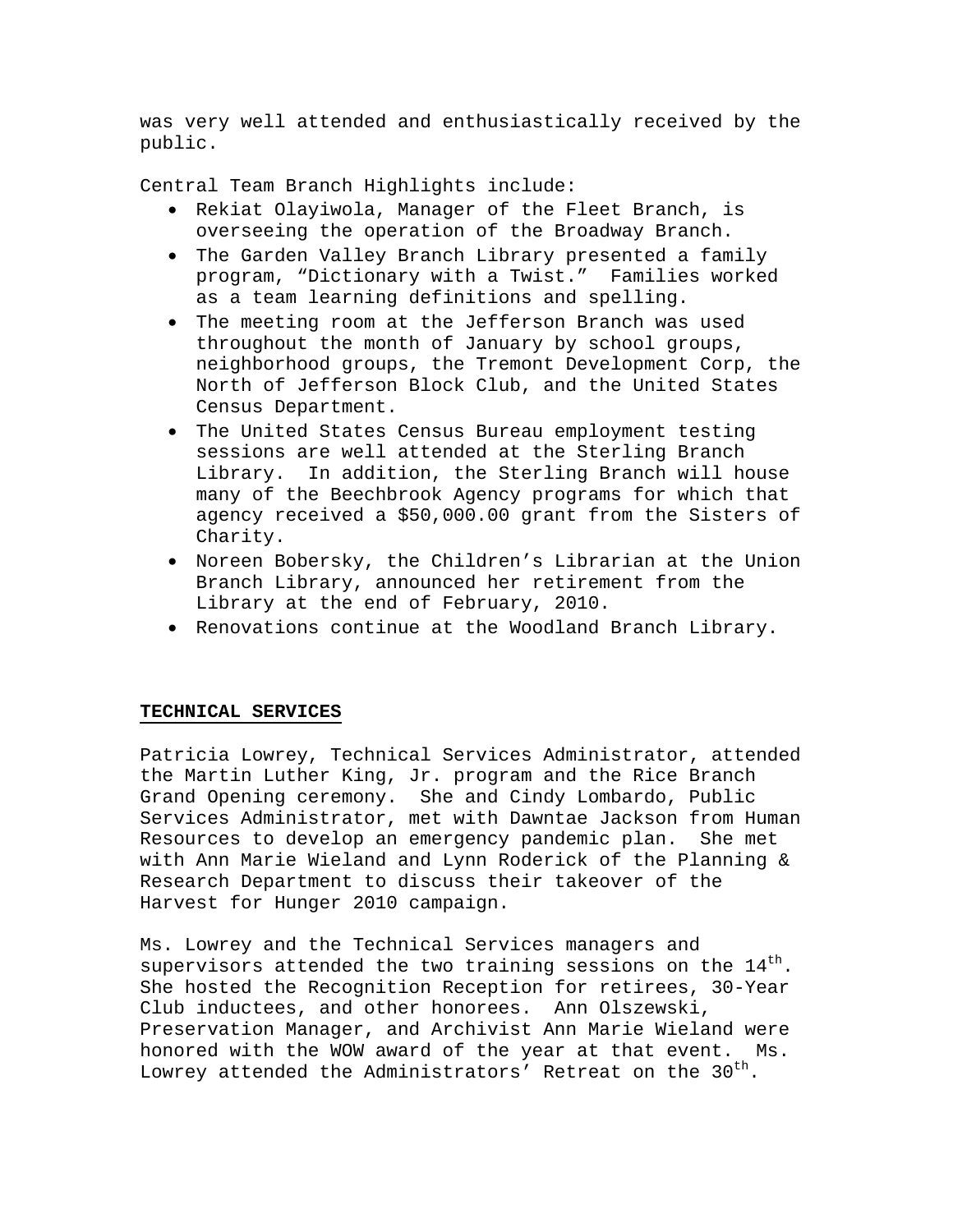High Demand: The staff ordered 1,926 titles and 10,989 items. They added 655 titles and 14,646 items to the catalog. Using directions and guidance supplied by the Catalog Department, staff taught themselves how to use the Zebra backup printers. Carole Brachna, High Demand Manager, cleared up problems with orders that didn't roll into 2010 for various reasons.

Shelf/Shipping: The department sent out 180 boxes and telescopes of new materials to the Rice Branch for the opening of their new building. Book Preparation staff assisted with stamping and labeling materials for that collection. A total of 249 requests from the storage collection were sent to the Main library. A total of 1067 telescopes of new materials were sent to the Main Library and the Branches.

Receiving/Distribution Technicians received, sorted, and labeled a total of 25,657 items. They were trained on updates to the mail system. Juanita Turner, Acting Shelf/Shipping Supervisor, attended the Martin Luther King Jr. program and the Rice Branch Grand Opening.

Collection Management: Collection Management staff welcomed Pam Pressly to the department. Ms. Pressly is taking over the Collection Management Assistant duties following the retirement of Cheryl Fedorcio. Rollie Welch, Laura Mommers and Bonnie Bolton all pitched in to assist Ms. Pressly in learning the new job.

The new Rice Branch opened on Saturday, January 23 and Collection Management staff attended the opening. Mr. Welch, Ms. Bolton and Ms. Mommers were pleased to see the new materials ordered by Collection Management displayed on the shelves and checked out by patrons. Ms. Mommers conducted a face-to-face meeting with members of the Music Committee giving instructions on the mechanics of the Music Blog.

Mr. Welch attended the American Library Association Midwinter Conference in Boston. He continues to serve on the Young Adult Library Services Association (YALSA) Best Books for Young Adults (BBYA) committee. Mr. Welch's latest online column for Library Journal, *The Word on Street Lit*, was published on January 21; he had a review appear in The Cleveland Plain Dealer book section on Sunday, January 24.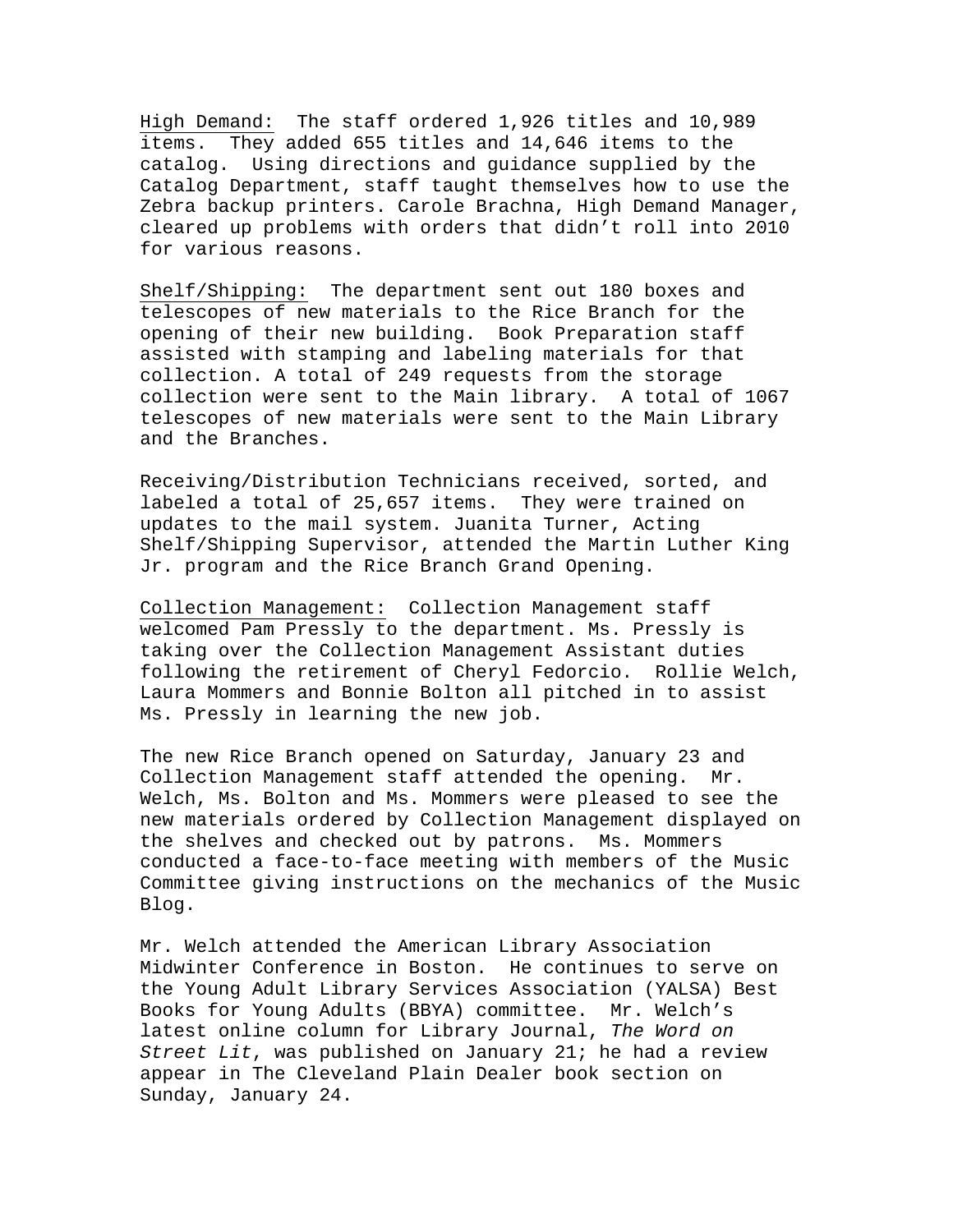Catalog: Elizabeth Hegstrom worked with Sandy Jelar-Elwell and Alicia Naab, Acquisitions, and Juanita Turner, Shelf/Shipping, to develop procedures for adding mass market juvenile and young adult paperbacks to item records in Technical Services. Dawn Grattino created collection level records for early 20<sup>th</sup> century Great Lakes shipping lines pamphlets and for a collection of 19<sup>th</sup> century Ohio newspapers. Staff cataloged 6,103 titles and added 15,264 items for CPL.

Preservation: Preservation staff selected and framed art works to hang at Rice Branch for the grand opening of the new facility. Seven WPA prints by Kalman Kubiny and Sheffield Kagy were hung in the meeting room; three reproductions of paintings by Paul Riba (created for the Public Works of Art project 1933-34) were hung in the children's area, and four Cleveland scene silk screen prints were displayed in the computer room. A silkscreen print by Cleveland artist Eugenie Torgerson was hung in the front entrance hall.

A facsimile copy of the 1914 Cleveland City directory for the History department was completed. For the Digital Projects Committee, an additional 122 Jasper Wood collection negatives were scanned and loaded into CONTENTdm. Also for the committee, twelve Cleveland Zoning board photos of the Hough neighborhood were loaded. Gloria Massey performed image enhancement editing for Volume 2 of the Cleveland Town topics (1888), a weekly periodical which was scanned from the microfilm. In collaboration with archivist Ann Marie Wieland, the metadata for Rice Branch photographs in the CONTENTdm collection was revised to include the new address for Rice Branch.

Preservation Manager Ann Olszewski was honored to share with Archivist Ann Marie Wieland the 2009 WOW award, presented by the director on January 29. As a former Archivist, Ms Olszewski enjoys sharing knowledge of CPL history, architecture, and artworks with a wider audience, especially through the annual Friends of CPL art and architecture tours. The 2010 tour will visit Fulton, Brooklyn, and Eastman branches in August.

Acquisitions: Sandy Jelar Elwell and Alicia Naab worked on editing and entering the 2010 fiscal year budget numbers in Sirsi. Once this work was completed, Acquisitions staff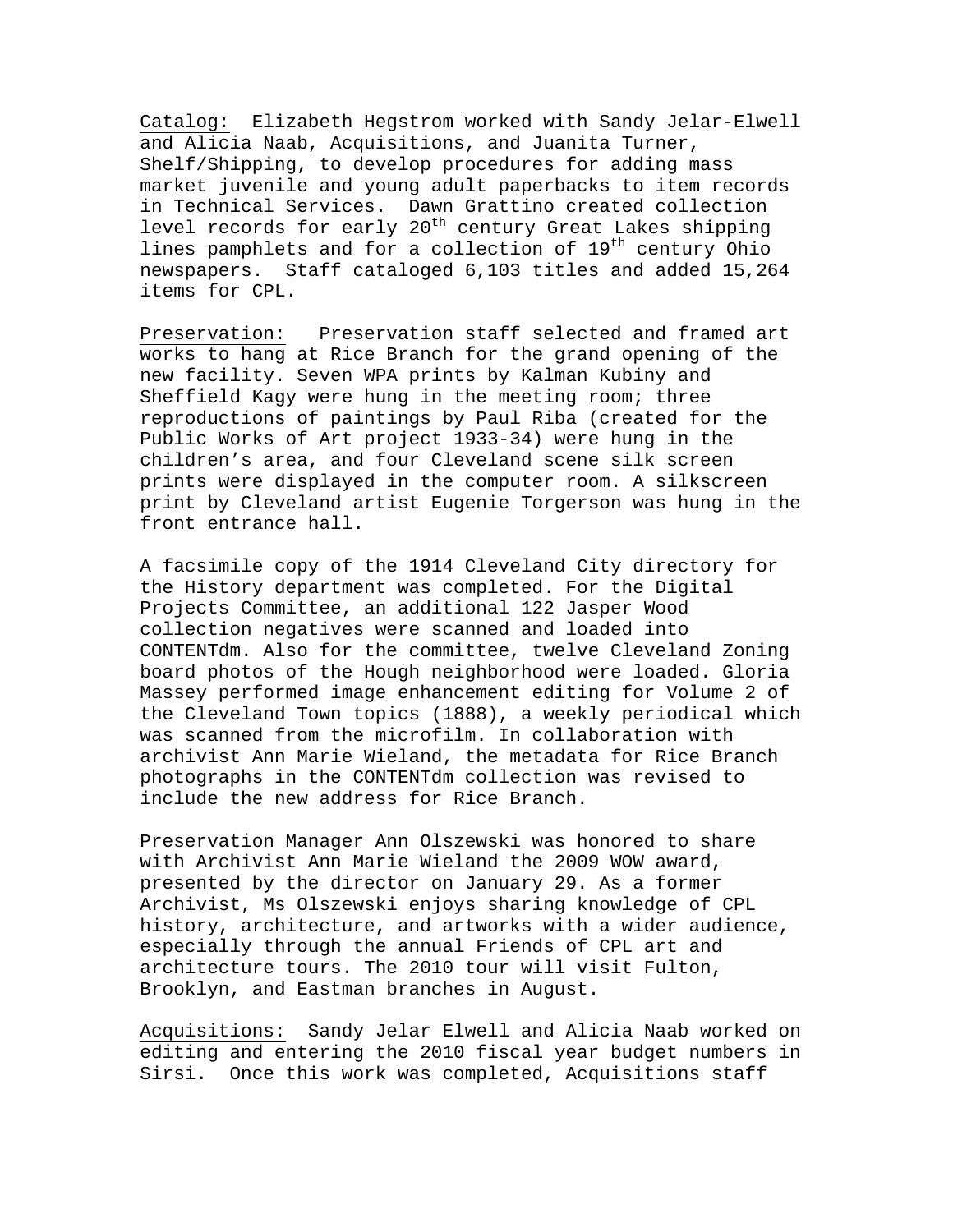began placing orders, processing invoices, and receiving material on January 15<sup>th</sup>.

Ms. Naab met with Beth Hegstrom and Juanita Turner to setup procedures and develop instructions for the processing of juvenile and young adult paperbacks. Ms. Naab also attended the Neighborhood Team Managers meeting and trained them on the new procedures for adding uncataloged materials. Serials staff began using the uncataloged barcodes generated by the Automation Department to inventory circulating magazines for the Main Library Subject Departments.

Acquisitions staff ordered a total of 11,395 titles and 12,887 items, received 11,082 items, and processed a total of 1,573 invoices. Serials staff added 182 items and processed 86 periodical and serial claims.

Book Preparation: Materials Processors completed work on 37,565 items in January. Marisol Adorno and Maria Russell volunteered to assist Shelf/Shipping with some Rice materials and the entire departmental staff worked together as a team to get all of the new materials processed for the Rice Branch grand opening.

#### **MARKETING & COMMUNICATIONS**

Activity in the Marketing and Communications Department did not slow down to welcome the New Year. A full agenda of programs were marketed, with planning for the year taking priority. The first-ever complete Program Guide, having been produced and distributed in December, showed the value of preparation and planning, and considerable effort was given to regenerating a *Speaking Volumes* community enewsletter for a bi-monthly release, beginning for 2010 in February.

#### Public Relations:

Marketing, Graphics and Webware staff wrote and distributed press releases, featured events on the Library website, arranged and prepared interviews, and designed and distributed print materials to promote the following major events:

• Featured December and January events on online community calendars, the Library website, the CPL Facebook page,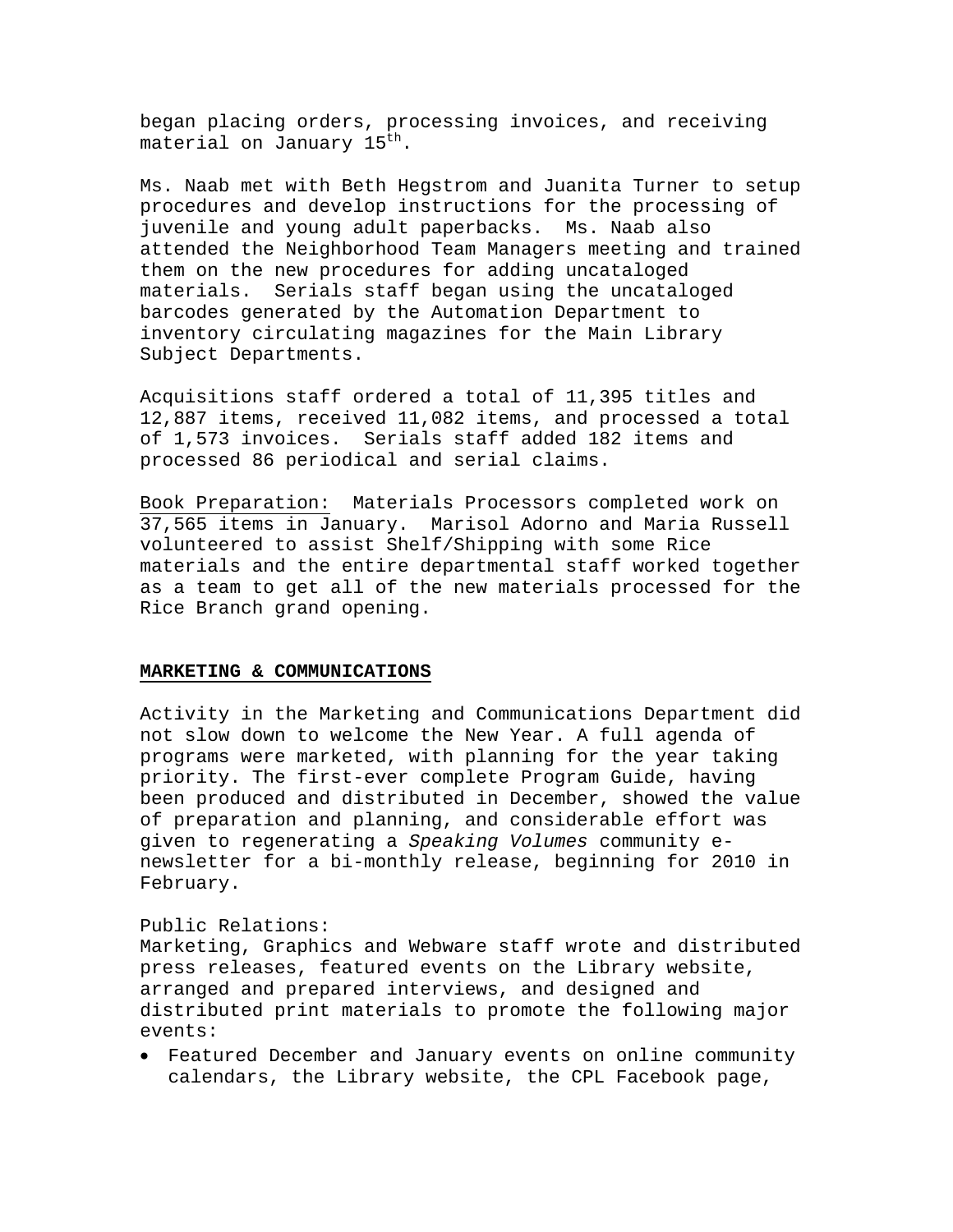Twitter and Flickr accounts. Wrote copy and forwarded with graphics to Webware staff.

- Distributed decals for all CLEVNET libraries to display as "Proud member of CLEVNET library cooperation."
- Wrote and edited copy for the staff newsletters.
- Wrote, distributed and followed up on the following press releases:
	- o Special Board Meeting January 7, 2010
	- o Winner of the 2010 Norman A. Sugarman Children's Biography Award Announced January 12, 2010
	- o 25<sup>th</sup> Annual Martin L. King, Jr. Commemorative Program January 18, 2010
	- o CPL Joint Finance/Human Resources Committee Meeting January 19, 2010
	- o CPL Board of Trustees Meeting January 21, 2010
	- o Special Board Meeting January 26, 2010
	- o Woodland Branch Reopens April 24, 2010
- Promoted library events in University Circle's "Inner Circle," *Call and Post* newspaper, *CP2* newspaper, WZAK Cleveland 93.1, RealNeo, Ohio.com, Plugged In Cleveland, Singles Events Guide, Cleveland.com, WKYC TV 3, *The Plain Dealer* Newspaper, Ohio Library Council's Access Newsletter, Cleveland.com and National Public Radio.
- Began new pilot procedures for the public distribution of literature.

The activities of the month are reflected in the meetings that were held or attended by the Marketing & Communications Department Administrator:

- Attended or held regular weekly meetings with Director and Deputy Director, Administrators, Graphics Manager and Administrative Assistant.
- Attended regular monthly meetings of Branch Managers, Main Library Managers, and Board of Trustees.
- Attended Mayor Jackson's swearing in at City Hall.
- Met with VOCUS PR Management personnel to discuss implementation of new software.
- Coordinated interview space at the library for CBS News 48 Hours producer.
- Met with Social Sciences staff, RGI Exhibits and Hall of Framers Sports Memorabilia to plan the new Sports Research Center collection.
- Attended a Rice and MLK program meeting.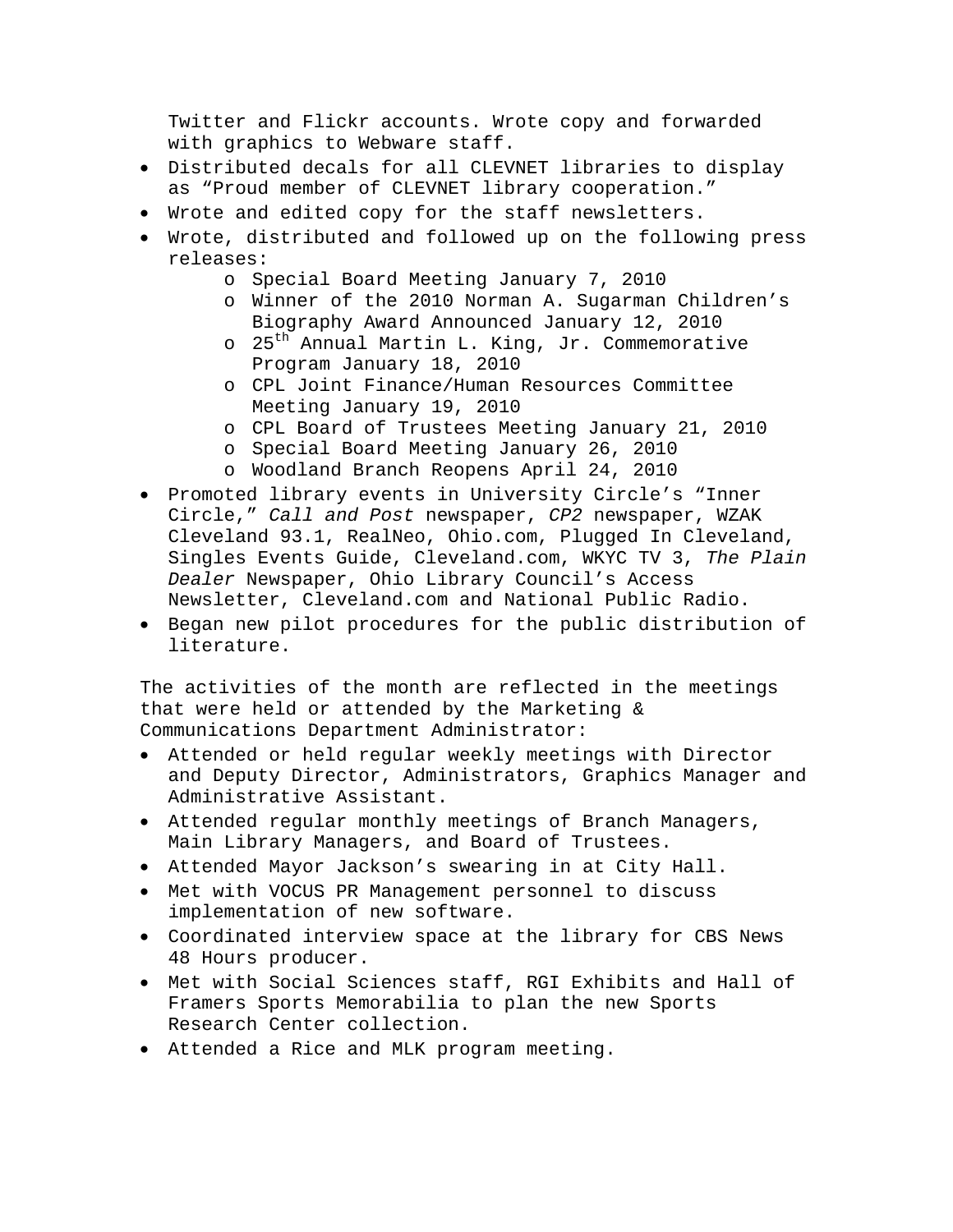- Met with Stacy George, Around the World game creator, to discuss possibilities of using the educational game for Cleveland patrons.
- Met with Carlos Latimer regarding the sound design of the LSW auditorium.
- Met with Cleveland Indians representative Christie McGucken regarding the launch of the Cleveland Sports Research Center and CLEVNET/CPL Library Night with the Indians.
- Attended annual Martin L. King. Jr. Commemorative program.
- Took *Call and Post Newspaper* reporter James Wade on a pre-opening tour of the new Rice Branch and provided a media kit.
- Met with Carlos Ramos of *Cleveland Scene Magazine* to plan promotional opportunities for the year.
- Coordinated photography and media relations at the opening event at the new Rice Branch.
- Attended media training at Falls Communications.
- Worked with Chrystal Carr-Jeter, Programming Manager, on numerous occasions throughout the month on procedures associated with programming and marketing programs.
- Met with Ron Antonucci, Public Services Manager, Literature Department, on numerous occasions regarding the Writers and Readers author series event planning.
- Attended Anisfield-Wolf planning team meeting.
- Facilitated press conference for Greater Cleveland Partnership held in CPL Board Room.
- Attended a retreat for CPL Administrators to discuss the restructuring of Main Library.
- Photographed the Works of Wonder (WOW!) award presentation for Mobile Services staff.
- Attended presentations by three companies who responded to the library's Request for Proposal for a website redesign, along with the Website Redesign Team: Bob Carterette, Automations Administrator; and Amy Pawlowski, Web Applications Manager; and David Reynolds, Web Specialist; Timothy Diamond, Special Assistant to the Director.

Graphics:

• Cathy Poilpré and staff designed, printed and/or produced 142 printed pieces, including slides for the lobby message display, banners, signs, postcards,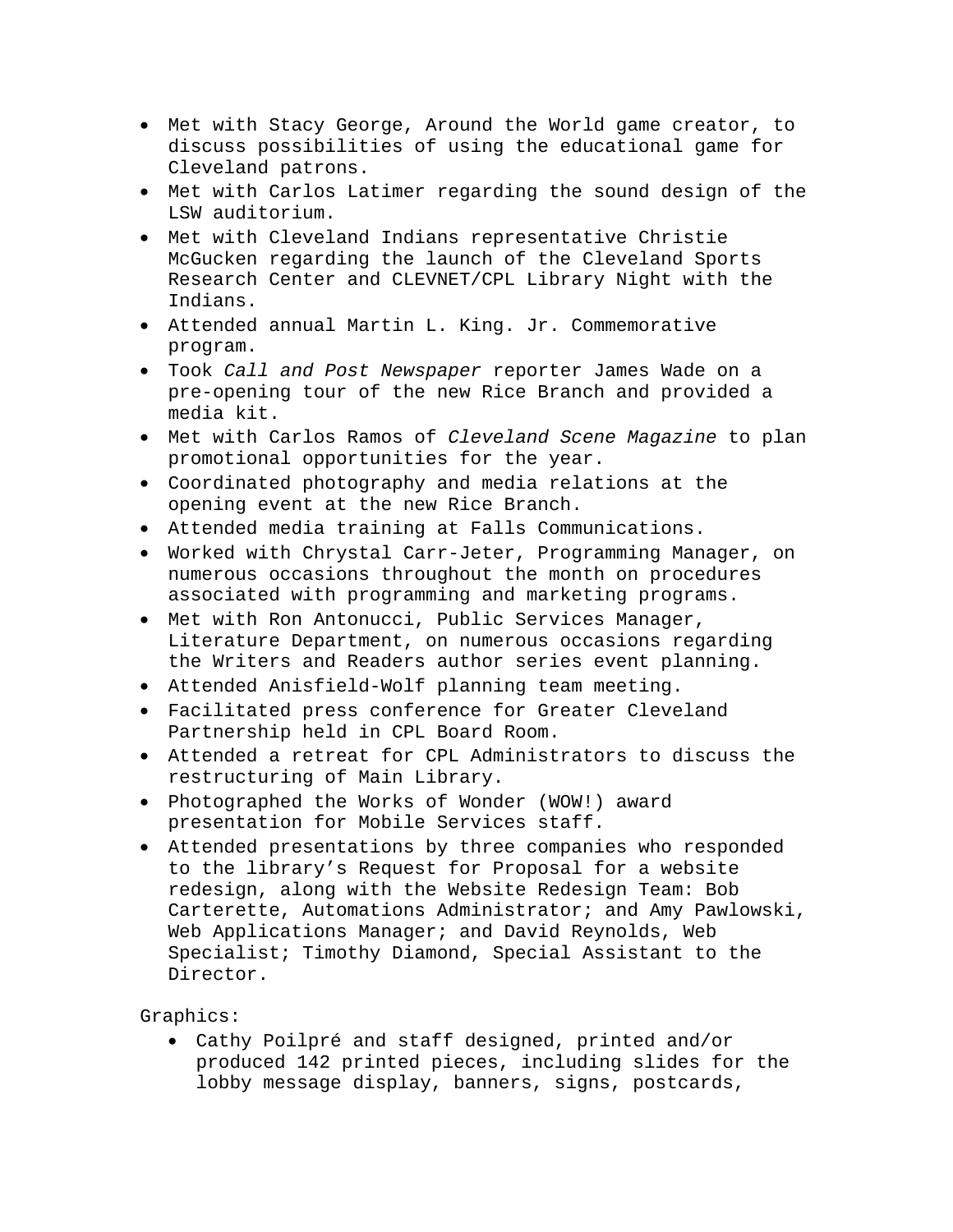fliers, invitations, award certificates, forms, programs, routing slips and calendars.

- Four (4) staff newsletters were produced; WOW award recipients were photographed and posters were produced; the MLK calendar was designed and printed; Music at Main promotional pieces were designed; two sets of posters and bookmarks for the Playhouse Square series and two sets of bookmarks for Cleveland Playhouse; ads were done for *African American Lifestyle* magazine and *Call and Post Newspaper*.
- Cathy Poilpré attended the quarterly managers, managers training and Board of Trustees meetings.

Web: (relating to Marketing and Public Relations)

- Amy Pawkowski and David Reynolds performed routine updates and maintenance, featured events on the Library website, posted events on the Board website, and posted press releases upon request.
- The Blog Committee (Amy Pawlowski, Web Manager; Steven Capuozzo, Subject Department Librarian; Kathryn Feeley, Addison Branch Manager) posted several blogs to the library website, including the Connect Ohio survey for Planning and Research, Rice Branch opening, and Saving Langston Hughes' Home.
- Set up a page on the Staff Center for posting of 2010 retirement announcements and party invitations.
- Highlighted Winter Reading Club on the library website.
- Facilitated meetings with Website Redesign Team (Robert T. Carterette, Automation Administrator; Timothy Diamond, Special Assistant to the Director; Amy Pawlowski, Web Manager; David Reynolds, Web Specialist; Tena Wilson, Marketing & Communications Administrator) to attend presentations from three prospective vendors (Optiem, Falls and Aztek, DigiKnow), culminating in the recommendation for the best and most cost effective proposal from DigiKnow.

Other:

• The Library received coverage or references on at least 69 occasions in January with an ad value exceeding \$38,462 to an audience exceeding 4,438,421 people. A complete listing and printout of all publications is available in the Marketing and Communications office.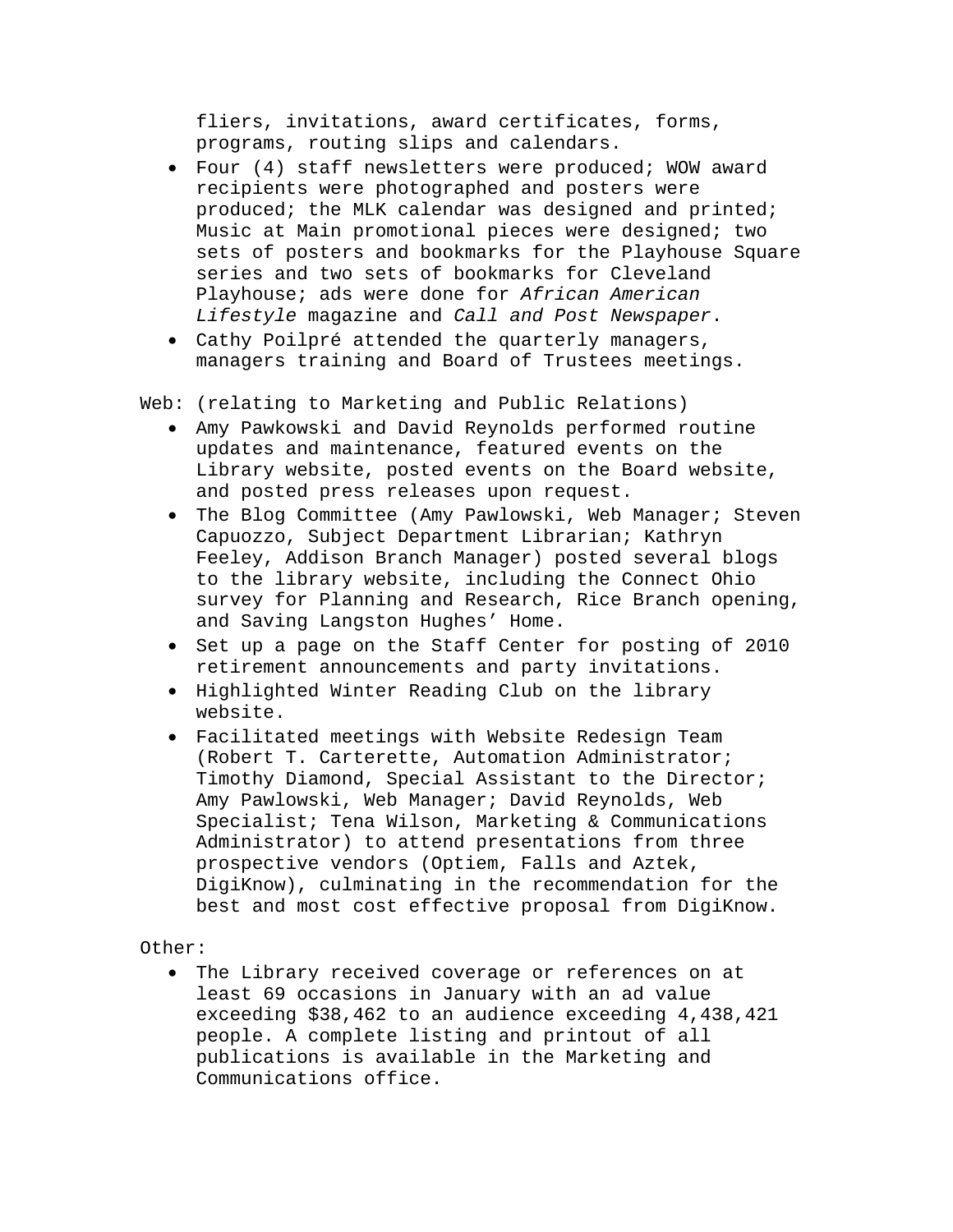#### **BUILDINGS SERVICES**

The Buildings Office completed numerous branch inspections and continues to monitor utility bills. We have attended weekly construction meetings for Woodland to insure that the construction is proceeding according to plans and moving in a timely manner. Attended pre-bid meeting for a new roof at Woodland and a bid was accepted.

Maintenance mechanics continue to maintain the buildings for the safety and comfort of patrons and staff. The pump bearing on hot water pump #1 was replaced at Glenville. The fan motor on air handling unit #9 was replaced at Lakeshore. The humidifiers for air handling unit #1 and #6 were serviced and several heating elements in air handling unit #5 were replaced at LSW. Hand dryer was installed in the men's restroom at MLK. The pressure regulating valve for water make up on the boilers was replaced at Mt Pleasant. Lighting upgrade has started at Union.

The Carpenters concentrated there efforts on the opening of the new Rice branch. The painters were making repairs and touch up painting in Main and LSW.

The Garage has installed front and rear breaks and serviced the front end of truck #21. Shocks, oil filter and steering gear box were replaced on trucks #5 and #12.

#### **SECURITY OPERATIONS**

Director's Irregularity Report Summary: Security Operations submits a monthly report to the Director summarizing all Main Library, Louis Stokes Wing, and Branch Library Security Irregularity Reports.

Security Systems: The closed circuit television cameras in the Main Library complex and Branches are fully operational. The access system in the Main Library Complex, Lakeshore, Memorial-Nottingham and Garden Valley are installed and operational. The Access systems and Burglar alarm system at the Rice branch are in the process of being installed.

Alarm Systems: Burglar and fire alarm systems at all branches are fully operational. Burglar and no close alarms are documented in the Security Operations Alarm Log book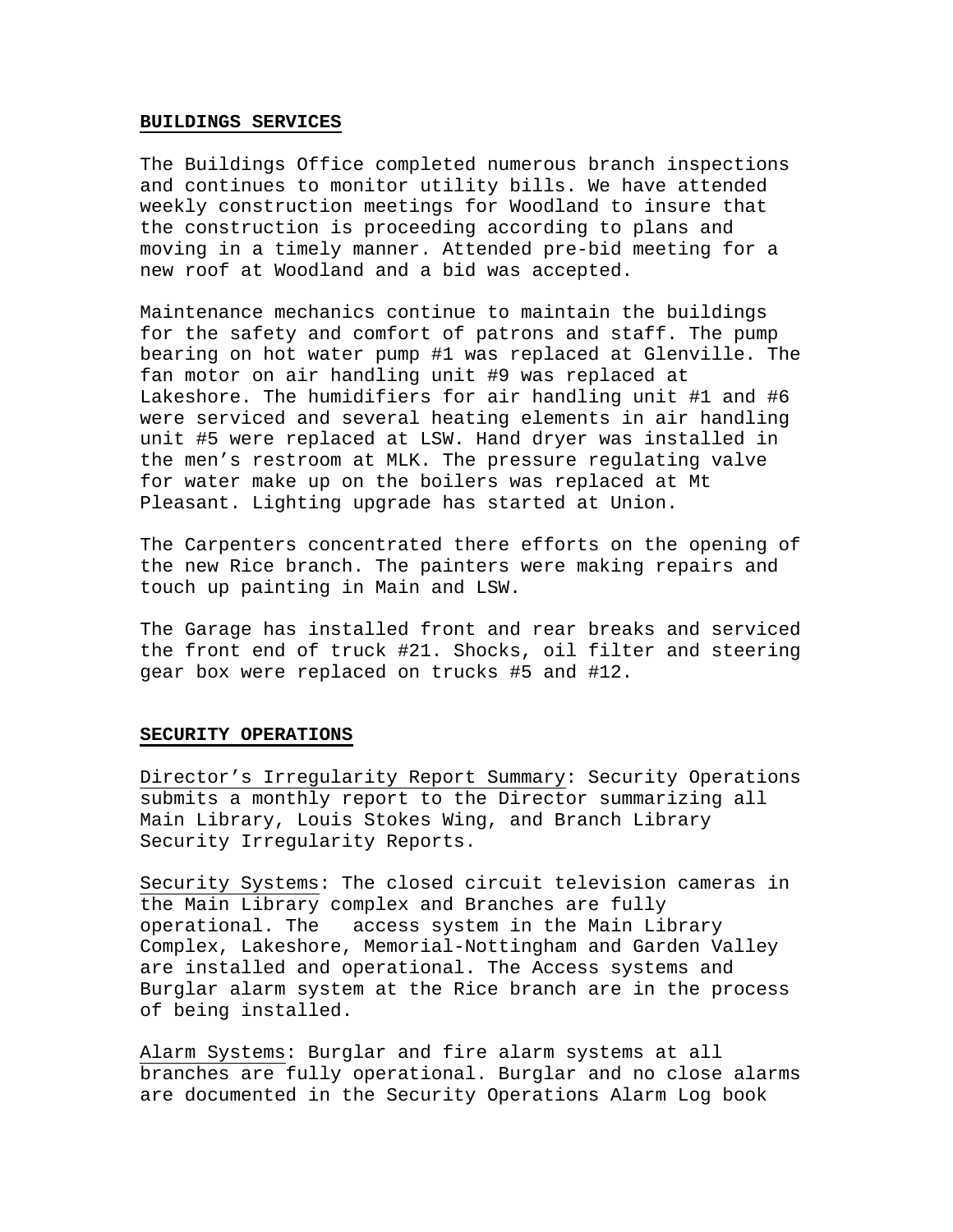and followed-up by a Security Supervisor on a daily basis. Reports are also produced by Security Operations tallying the alarms and types for each branch for follow-up and training purposes. Branch staff caused 2 alarms that Cuyahoga Valley Patrol responded to.

Duress buttons are tested monthly at all stations in the Main Library Building, Louis Stokes Wing, Lake Shore Facility, and at branches. Three new duress buttons were add to the security system two in the COPA office and one on the tenth floor Main Library Office

Closed Circuit Television: Closed circuit television systems are monitored at the Security Operations offices, Louis Stokes Wing Security Desk, Rear Dock Security Office, Main Library Building Security Desk and Lake Shore Facility Security Desk.

Identification Cards: Security Operations issues photo identification cards to new staff members and replaces lost ID cards and issues access cards and replaces lost cards for the security access system.

Monthly Equipment Inspections: Security Operations conducts complete equipment inspections monthly in all branches, Main Library, Louis Stokes Wing, and Lake Shore Facility. Besides safety and medical equipment, complete inspections are conducted on fire extinguishers and fire valve systems.

3M Book Detector Alarm Systems: 3M Book detector alarms are checked daily in the Main Library and Louis Stokes Wing. Branch Patrol Supervisors inspect the book detector systems at the branches each time they visit.

Lost and Found: 7 items were returned to their owners by Security Operations.

Branch Security: To temporarily provide a higher level of security, two tenable guards are assigned to the Carnegie West Branch, Addison and Hough; Security Operations meets with Tenable management on a regular basis to discuss issues at the branches.

Branch Patrol: The three units of the Security Operations Branch Patrol made a total of 612 visits to branch libraries.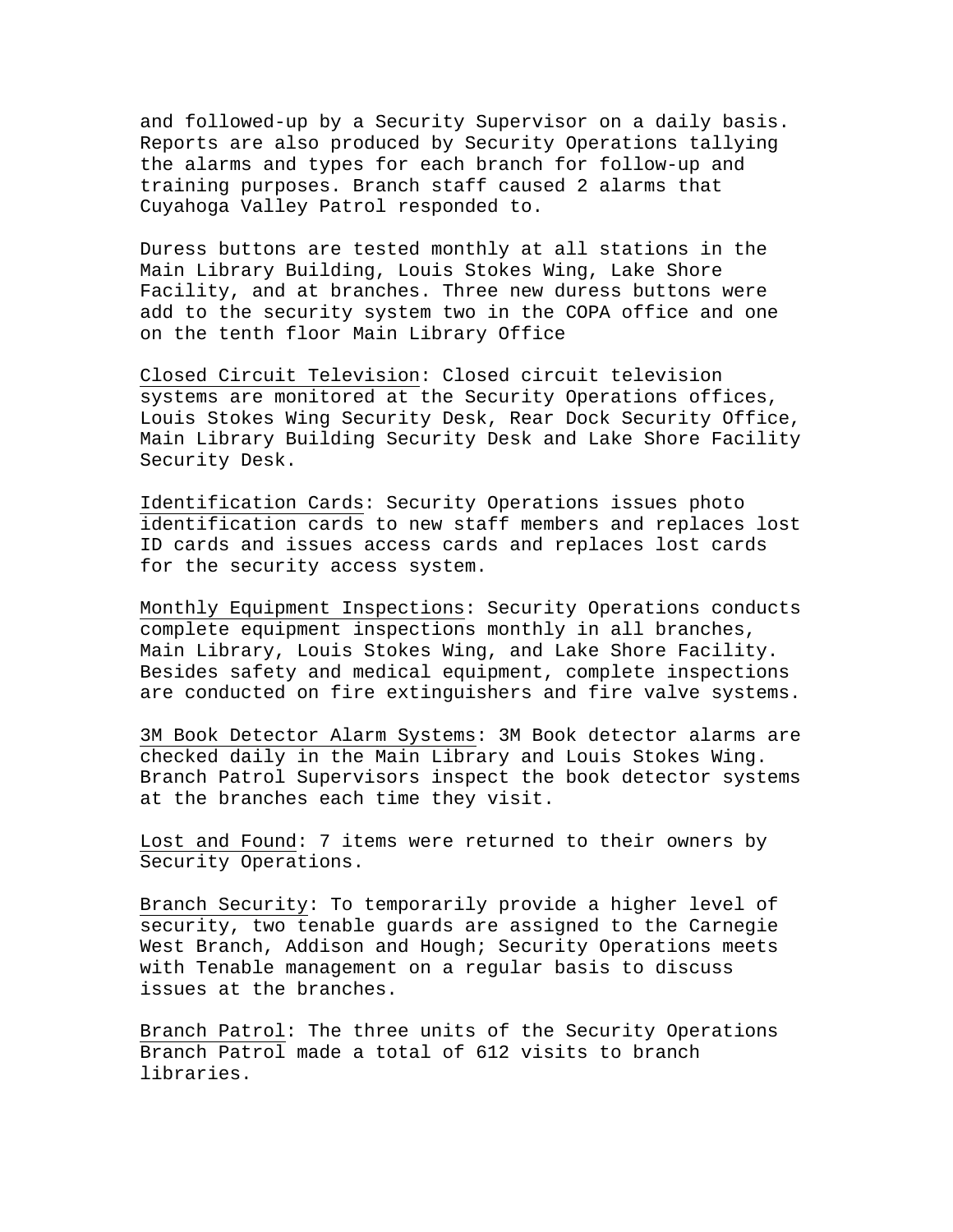In addition to their regular duties, Branch Patrol supervisors continuously conduct safety and security training with branch staff at the branches.

Branch Patrol supervisors are continuing to investigate Security Irregularity reports from the branches. Security Operations produces reports each month summarizing branch location, type of incident, and time of the incident to ensure coverage at the branches is adequate. Branch Patrol Supervisors conducted 31 branch investigations the remaining investigations and security reports were completed by security officers working in the Main Library Complex.

|              |  | SUMMARY OF IRREGULARITY REPORTS RECEIVED |      |               |
|--------------|--|------------------------------------------|------|---------------|
| <b>MONTH</b> |  | 2009                                     | 2010 | <b>CHANGE</b> |
| January      |  | 63                                       | 50   | $-13$         |
| February     |  | 52                                       |      |               |
| March        |  | 76                                       |      |               |
| April        |  | 55                                       |      |               |
| May          |  | 50                                       |      |               |
| June         |  | 63                                       |      |               |
| July         |  | 60                                       |      |               |
| August       |  | 59                                       |      |               |
| September    |  | 53                                       |      |               |
| October      |  | 70                                       |      |               |
| November     |  | 51                                       |      |               |
| December     |  | 53                                       |      |               |
| Year to Date |  | 705                                      |      |               |

#### **AUTOMATION SERVICES**

#### CPL Projects

Responses to an RFP for the development of a new web site were reviewed by Amy Pawlowski, Tim Diamond, Tena Wilson, David Reynolds and Bob Carterette. After evaluating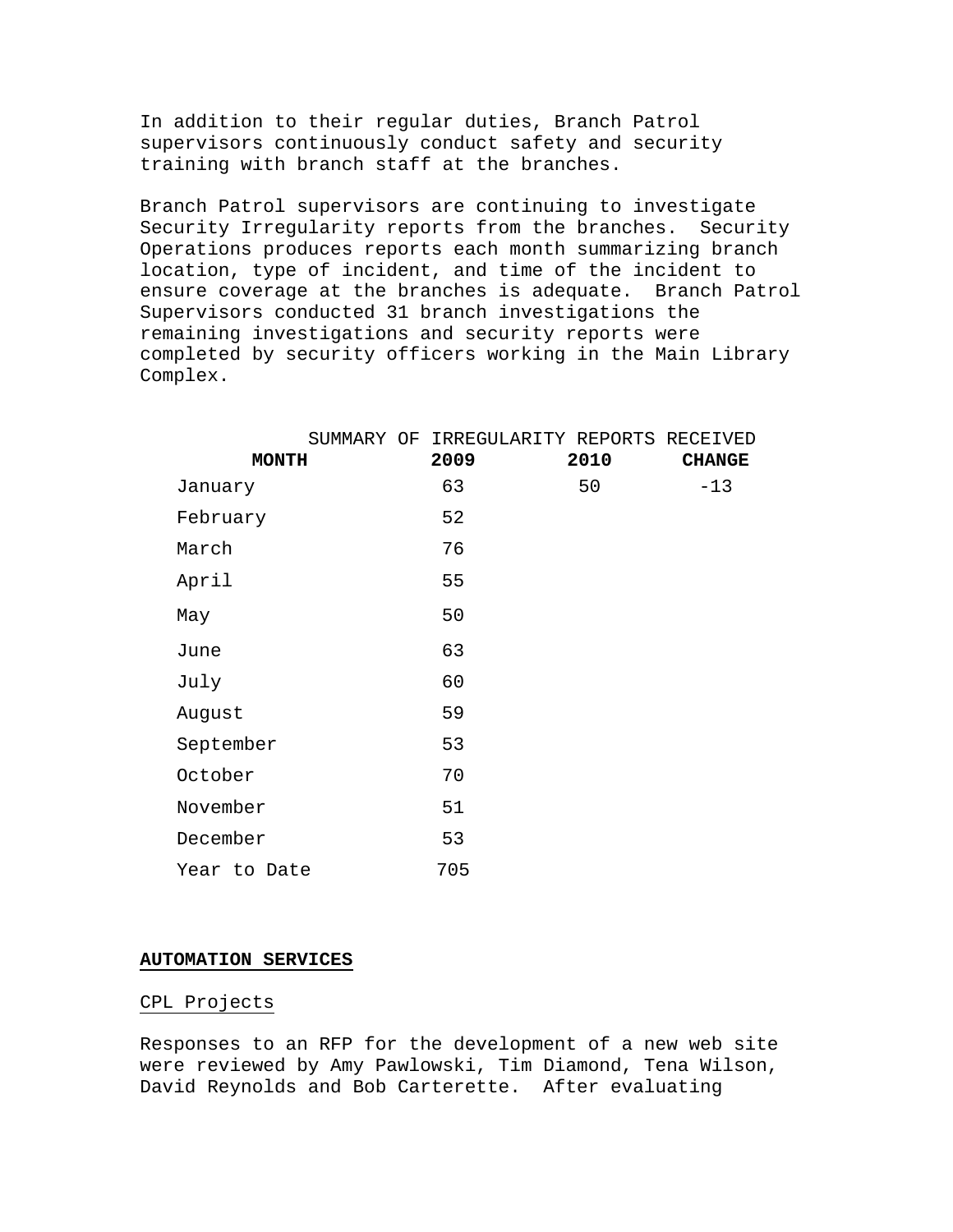responses, clarifying costs, and vendor presentations, DigiKnow Inc. was selected.

Automation staff assisted in the opening of the new Rice Branch. The branch was connected to the system wide fiber network; WiFi, phones, computers and printers were installed for the public and staff; information was presented on the Library web site; policies were configured for the automated system; and global changes were made to items to reduce staff effort. Computer, networking, and telephone equipment were removed from the old branch.

Special reports were created for South Brooklyn, West Park, Lorain, Fulton, Collection Management, and History.

The Management team and SEIU reviewed the new labor contract and recommended changes for inclusion in the final draft.

Software for registration and tracking of the Winter Reading Club was configured and Amy Pawlowski trained Youth Services staff. The Winter Reading club web site will be highlighted on www.cpl.org's homepage through the life of the program (February, 1 – March, 20.)

George Lenzer attended a joint Public Services manager's meeting to discuss plans for making SAM service more consistent. A long standing issue of disappearing print queues was also resolved.

A new data switch was installed to support the new COPA office. Phones were also installed and configured.

#### CLEVNET Projects

The CLEVNET Directors panel met. Major issues considered were: texting hold notices; procedures regarding payments for Lost materials; working with Unique Management using the debt collection module; establishing an email list for fiscal officers; and current delivery problems with US Cargo. The agenda for the CLEVNET Directors meeting, held on January 29, was also established.

SirsiDynix released a catalog application for the iPhone. Server side applications were installed in a test environment, with the 3.3.1 release of the SirsiDynix software.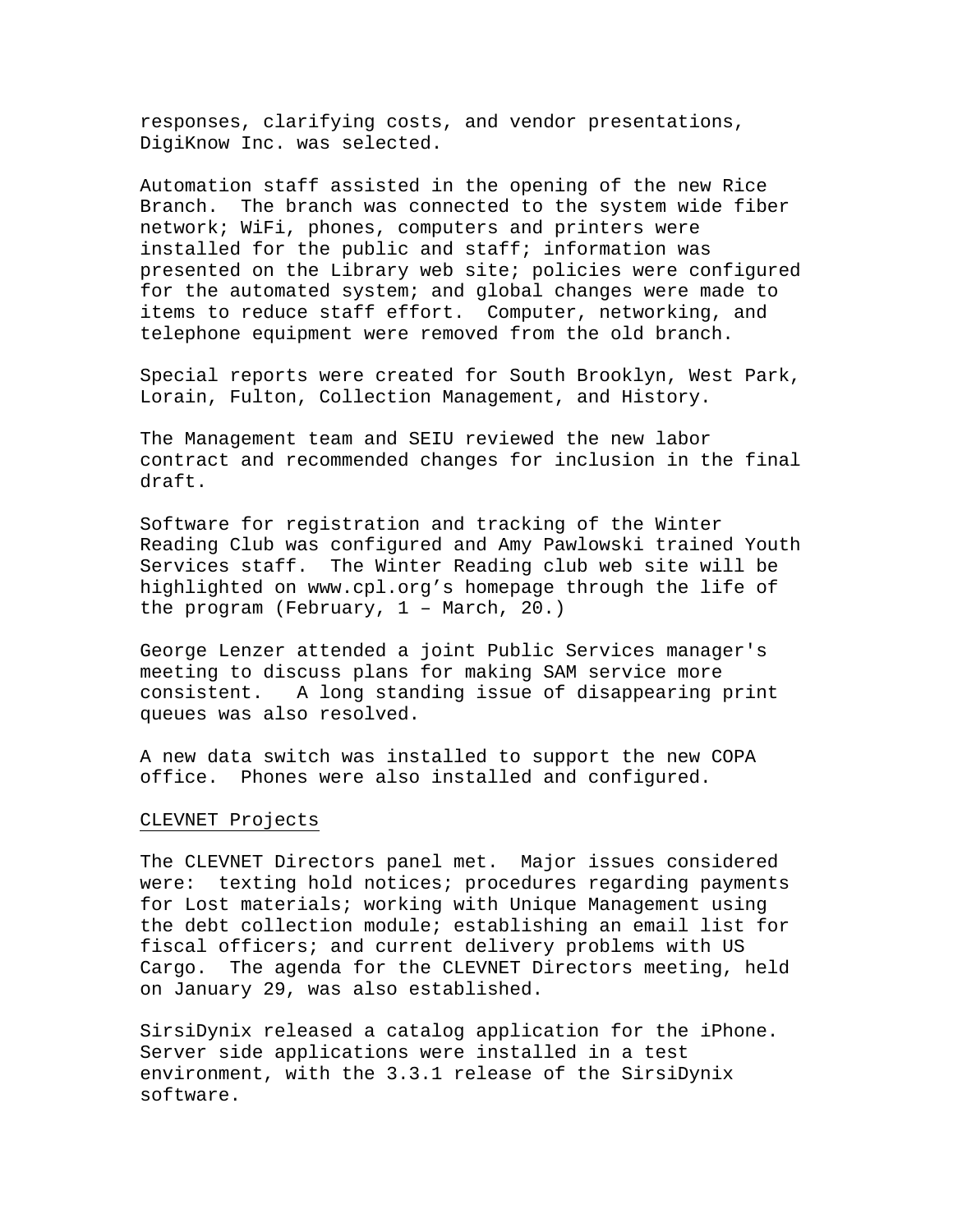Cumulative statistics were compiled and published for 2009. The format of the report is designed to help complete annual reports for the State Library.

We ceased creating printed overdue notices for East Cleveland Public Library to save on postage charges.

Special reports were created for Huron, Hudson, and Lorain Public Library.

Software staff provided Directors' Station training via WebEx for Barberton Public Library.

The Zimbra email server was upgraded to version 5.

Worked with Barberton's consultant (Bob Rybka) to correct a DNS issue they were having when their hosting provider moved to a new IP address.

Assisted Twinsburg with the installation of Active Directory Integrated Unix password synch

#### KnowItNow

On January 2, the public was introduced to a consolidated service model, in place of the suite of three separate services: KnowItNow, HomeworkNow, and ReadThisNow. A new web site was launched and all marketing materials on the provider page were updated.

On January 12, a revised version of Academic KnowItNow was implemented to reflect the changes in the new consolidated service. Appropriately-sized KIN Academic logos for OhioLINK institution web pages were posted to the Marketing Materials at the KIN24x7 Provider site.

INFOhio is including KnowItNow in a new online learning initiative for teachers and school librarians they are launching titled "21 Essential Things". Don Boozer is helping to create the content for the KnowItNow learning module.

Mr. Boozer is training Kent State University's School of Library and Information Science interns who will be helping to staff the KnowItNow service.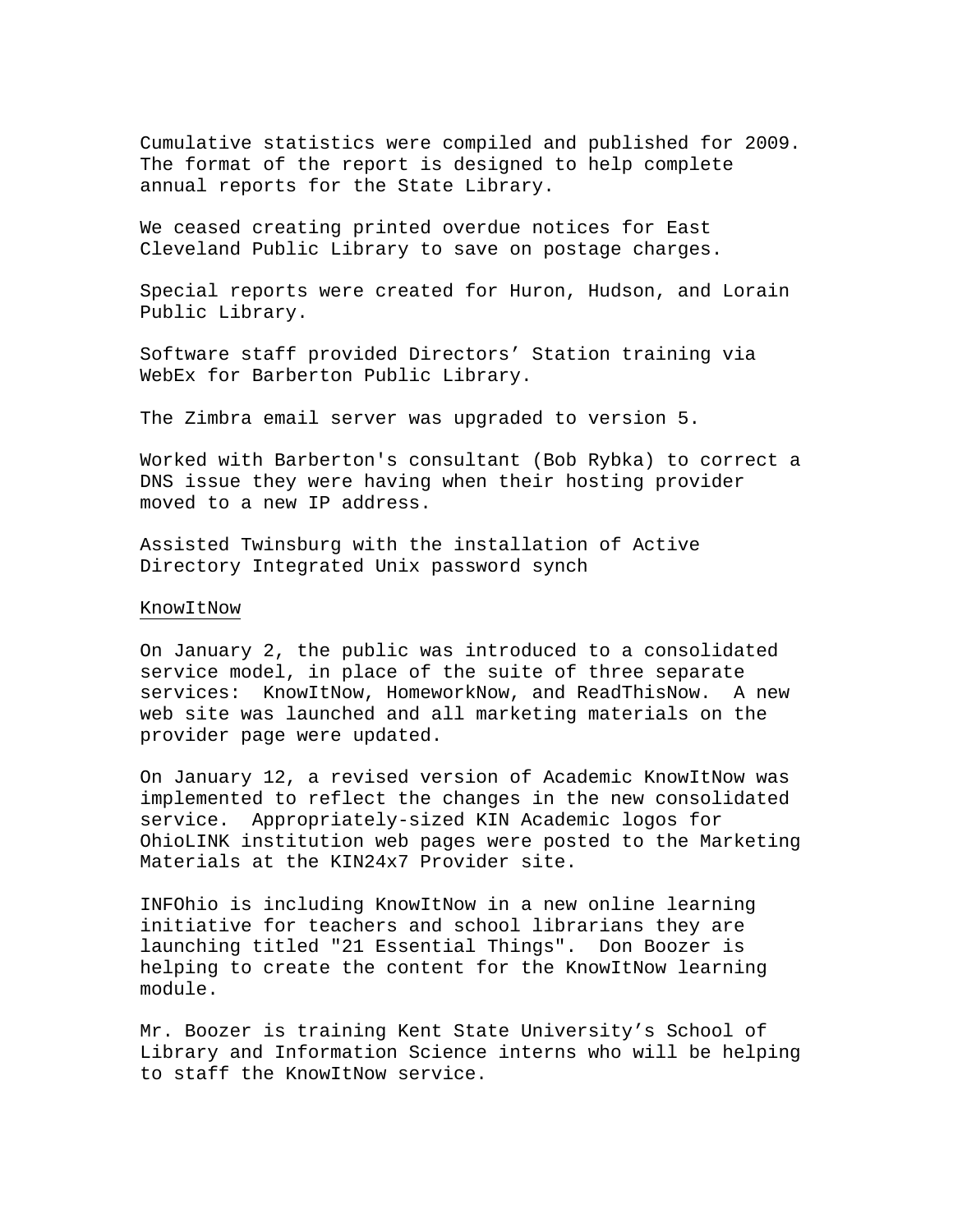Promotional materials were provided for distribution at the Cleveland Municipal School District Family Resource Fairs on Saturday, January 30.

## Meetings and Professional Development

Mr. Boozer attended the ALA Midwinter Meeting in Boston. Among other activities he presented the final draft of the VR Committee's *Guidelines for Implementing and Maintaining Virtual Reference Services* to the Reference and User Services Association's Standards & Guidelines Committee.

On January 25, Mr. Boozer attended an online meeting of the Collaborative Virtual Reference (VR) listserv members hosted by Ask Ontario's Virginia Roy. Staff from various VR services participated, included British Columbia, New Jersey, Oregon, North Carolina, and Washington.

# **Statistics**

|                              | January 2009 |                             | January 2010 |  |
|------------------------------|--------------|-----------------------------|--------------|--|
| OverDrive Downloads   11,480 |              |                             | 17,236       |  |
| Twitter Followers            | 384          |                             | 1,585        |  |
| Facebook Fans                |              | Not yet implemented   1,990 |              |  |
|                              |              |                             |              |  |